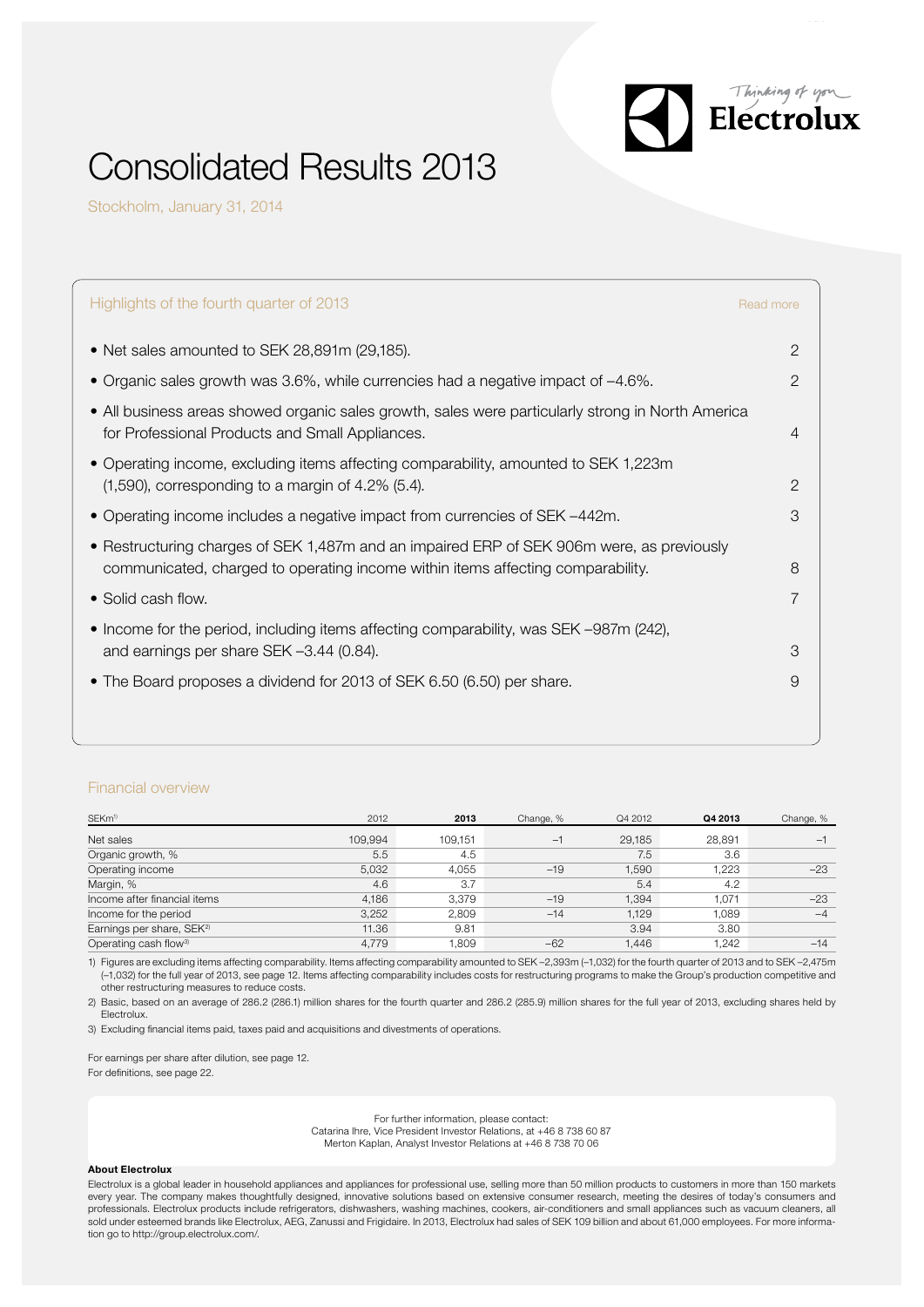## Market overview

Market demand for core appliances in North America increased by Demand in Southeast Asia and China continued to show growth. 10%. Demand in Western Europe declined by 1% and in Eastern Europe by 2%. Market demand in Australia is estimated to have declined somewhat.

Demand for appliances in Brazil declined, while other Latin American markets showed growth.



## The fourth quarter in summary\*

| <b>SEKm</b>                              | 2012              | 2013            | Change, % | Q4 2012           | Q4 2013                  | Change, %      |
|------------------------------------------|-------------------|-----------------|-----------|-------------------|--------------------------|----------------|
| <b>Net sales</b>                         | 109,994           | 109,151         | $-0.8$    | 29,185            | 28,891                   | $-1.0$         |
| Change in net sales, %, whereof          |                   |                 |           |                   |                          |                |
| Organic growth                           | $\qquad \qquad -$ | $\qquad \qquad$ | 4.5       | $\qquad \qquad -$ | $\overline{\phantom{a}}$ | 3.6            |
| Changes in exchange rates                | $\qquad \qquad -$ | $\qquad \qquad$ | $-5.3$    | $\qquad \qquad -$ |                          | $-4.6$         |
| <b>Operating income</b>                  |                   |                 |           |                   |                          |                |
| Major Appliances Europe, Middle East and |                   |                 |           |                   |                          |                |
| Africa                                   | 1,105             | 347             | $-69$     | 335               | 227                      | $-32$          |
| Major Appliances North America           | 1,452             | 2,136           | 47        | 337               | 453                      | 34             |
| Major Appliances Latin America           | 1,590             | 979             | $-38$     | 657               | 224                      | $-66$          |
| Major Appliances Asia/Pacific            | 746               | 467             | $-37$     | 211               | 96                       | $-55$          |
| <b>Small Appliances</b>                  | 461               | 391             | $-15$     | 219               | 227                      | $\overline{4}$ |
| <b>Professional Products</b>             | 588               | 510             | $-13$     | 155               | 172                      | 11             |
| Other, common Group costs, etc.          | $-910$            | $-775$          | 15        | $-324$            | $-176$                   | 46             |
| Operating income, excluding items        |                   |                 |           |                   |                          |                |
| affecting comparability                  | 5,032             | 4,055           | $-19$     | 1,590             | 1,223                    | $-23$          |
| Margin, %                                | 4.6               | 3.7             |           | 5.4               | 4.2                      |                |
| Items affecting comparability            | $-1,032$          | $-2,475$        |           | $-1,032$          | $-2,393$                 |                |
| <b>Operating income</b>                  | 4,000             | 1,580           | $-61$     | 558               | $-1,170$                 | $-310$         |
| Margin, %                                | 3.6               | 1.4             |           | 1.9               | $-4.0$                   |                |

\* All comments are excluding items affecting comparability. For items affecting comparability, see page 12.

- Organic growth of 3.6%.
- Organic sales growth in all business areas.
- Continued strong growth in North America.
- Good performance for Professional Products and Small Appliances.
- Continued price pressure and unfavorable currency movements impacted operations in Europe.
- Negative impact from currency movements affected earnings across all business areas, particularly in emerging markets.

Net sales for the Electrolux Group decreased by 1.0% in the fourth quarter of 2013. Organic growth was 3.6%, while changes in exchange rates had a negative impact of –4.6%. The organic sales growth was mainly attributable to Professional Products, the operations in North America, Asia/Pacific and Small Appliances.

Operating income declined to SEK 1,223m (1,590), corresponding to a margin of 4.2% (5.4), including unfavorable currency movements of SEK –442m.

In Europe, a continued weak market environment and price pressure in several of the Group's core markets had an adverse impact on operating income.

Electrolux applies the amended standard for pension accounting, IAS 19 Employee Benefits, as of January 1, 2013. Reported figures for 2012 have been restated to enable comparison. The impact on Electrolux financial statements for 2012 was released in March 2013, see page 11 and http://www.electrolux.com/ias19/.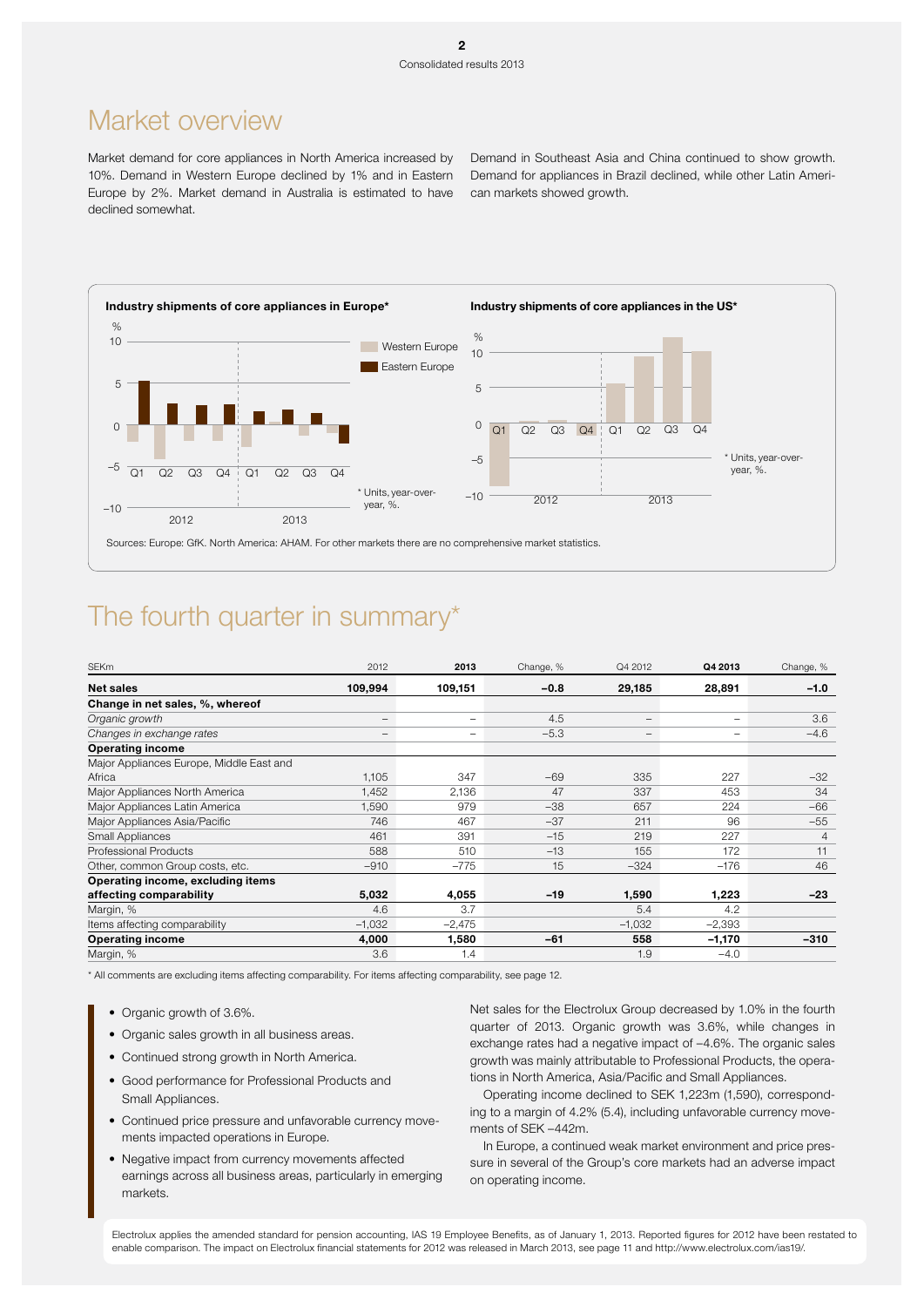Operating income in Latin America was negatively impacted by negative currency movements and lower volumes related to the fire in September 2013 in the warehouse for refrigerators and freezers in Curitiba, Brazil.

Increased marketing spend related to the product launch in China, the Group's largest launch in 2013 and 2014, impacted earnings for Asia/Pacific for the quarter.

Earnings and margins for Major Appliances North America stayed on a very healthy level, excluding positive one-offs, and increased slightly in local currency. Manufacturing underabsorption due to inventory reduction and negative customer mix impacted earnings.

Professional Products and Small Appliances showed a continued positive development in earnings.

### Effects of changes in exchange rates

Exchange-rate movements had a negative impact of SEK –442m on operating income year-over-year in the quarter. The impact of transaction effects was SEK –375m, results from hedging operations SEK 50m and translation effects SEK –117m. Operations in Latin America, Asia/Pacific and Europe, Middle East and Africa were impacted by a stronger US dollar and euro against local currencies, especially in emerging markets.

#### Financial net

Net financial items for the fourth quarter of 2013 improved to SEK –152m (–196), mainly due to lower interest rates.

#### Income for the period

Income for the period amounted to SEK –987m (242), corresponding to SEK –3.44 (0.84) in earnings per share, see page 12.

### Full year of 2013

Net sales for the Electrolux Group in the full year of 2013 amounted to SEK 109,151m (109,994). Net sales declined by 0.8%. Organic growth was 4.5%, while changes in exchange rates had a negative impact of –5.3%.

Operating income declined to SEK 4,055m (5,032), corresponding to a margin of 3.7% (4.6), including unfavorable currency movements of SEK –1,460m. Increased sales volumes and product-mix improvements contributed to operating income, while continued weak markets in Europe and unfavorable currency development had an adverse impact on operating income.

Income after financial items amounted to SEK 3,379m (4,186). Income for the period was SEK 2,809m (3,252), corresponding to SEK 9.81 (11.36) in earnings per share.

#### Events during the fourth quarter of 2013

#### November 13. Electrolux Capital Markets Day

At Electrolux capital markets day, a status update on the Group's strategy, focusing on actions to drive profitable growth and further improve operational excellence was presented. The program included an overview of the current business environment and expectations for next year. Total market demand is still anticipated to be slightly positive in the fourth quarter. Market demand in 2014 is also expected to be slightly positive, with growth in North America and Asia/Pacific partly offset by a flat market in Europe and a slowdown in Brazil from the high levels seen in 2013. Other factors affecting Electrolux in 2014 include a slightly positive price/mix development, with a negative price trend in Europe mitigated by a positive product mix. Cost savings will be approximately SEK 1 billion for the full year. Investments in R&D and marketing will be slightly higher than in 2013, mainly as a result of marketing costs related to product launches in Asia and higher global R&D spending. The impact on earnings from raw-material costs is estimated to be roughly flat.

#### November 28. Launch of premium appliances range in China

Electrolux has launched a full range of kitchen and laundry appliances exclusively designed for the Chinese market. It is the Group's largest product launch this year and is a key initiative for growth in this important market. The new range covers more than 60 products and includes refrigerators, washing machines, cooking hobs, hoods and dish sterilizers.

#### November 29. Stefano Marzano retired from Electrolux

The Chief Design Officer Stefano Marzano, member of Group Management, announced the retirement from his position as of year-end 2013. Read more on page 10.



### Operating income and margin\*

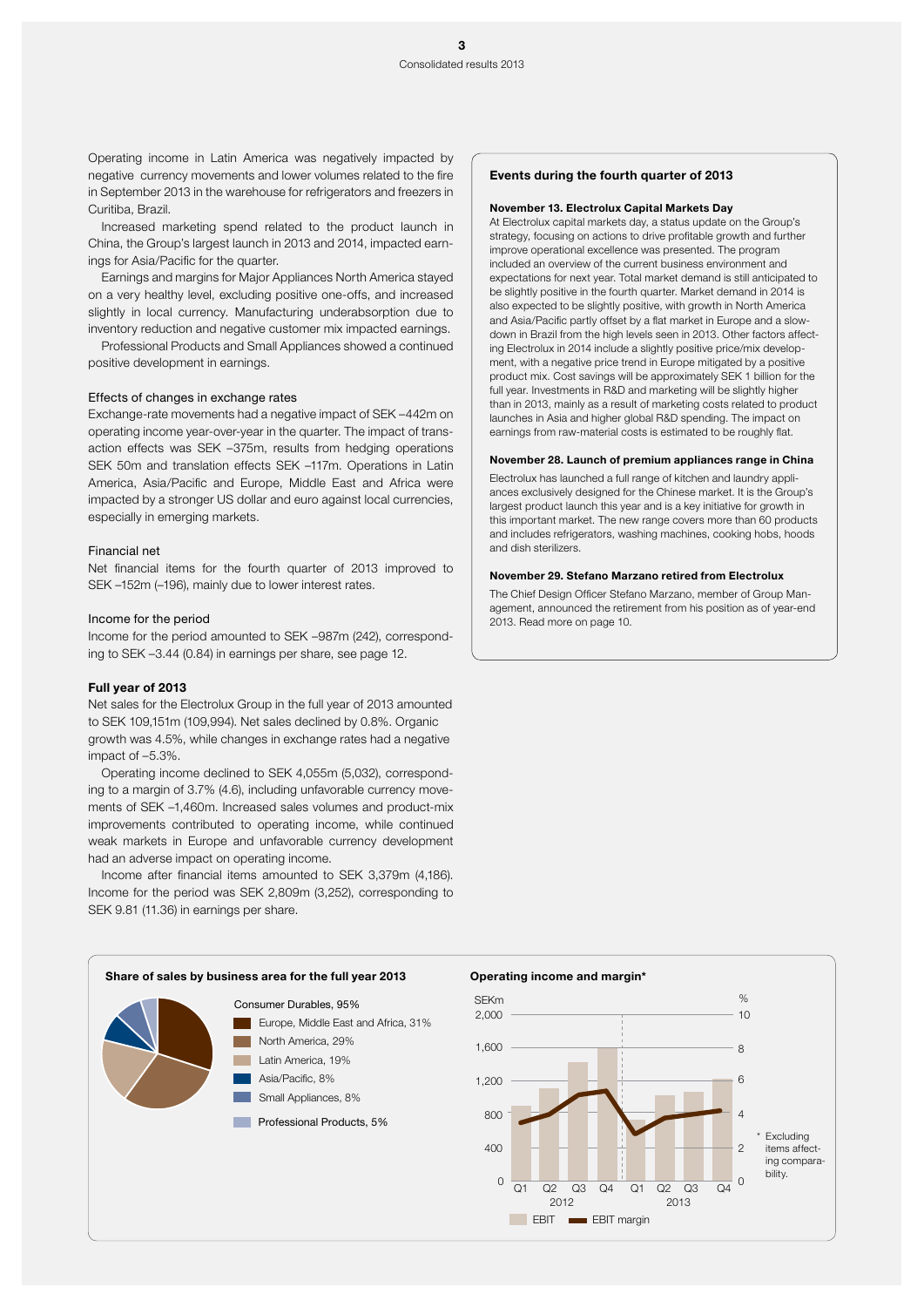## Business areas

SEKm

### Major Appliances Europe, Middle East and Africa

#### Industry shipments of core appliances in Europe,

| units, year-over-year, %          | 2012                     | 2013 | Q4 2012 | Q4 2013 |
|-----------------------------------|--------------------------|------|---------|---------|
| Western Europe                    | $\overline{\phantom{a}}$ | -    | - -     |         |
| Eastern Europe (excluding Turkey) |                          |      |         |         |
| <b>Total Europe</b>               | $\overline{\phantom{0}}$ | - 1  | -1      |         |
|                                   |                          |      |         |         |

| <b>ULIVIII</b>      |        |        |        |       |
|---------------------|--------|--------|--------|-------|
| Net sales           | 34.278 | 33.436 | 9.216  | 9,281 |
| Organic growth, %   | $-0.9$ | $-0.2$ | $-2.5$ | .     |
| Operating income    | 1.105  | 347    | 335    | 227   |
| Operating margin, % | 3.2    | 1.0    | 3.6    | 2.4   |
|                     |        |        |        |       |

In the fourth quarter of 2013, the overall market for core appliances in Europe declined year-over-year. Demand in Western Europe declined by 1% compared with the preceding year. Demand declined in for Electrolux important markets as the Nordic countries, Italy, France and Benelux, while Germany and the UK saw some growth. Demand in Eastern Europe declined by 2%, driven by a slowdown in Russia. Demand improved somewhat in Poland.

Organic sales in Europe increased somewhat year-over-year. The product mix improved, but this was offset by a continued price pressure. The new products under the Electrolux brand, The Inspiration Range, continued to improve the product mix. In the quarter, market shares increased in several regions under own strategic brands.

Operating income declined in the fourth quarter. Unfavorable currency movements and price pressure were the main factors.

During the fourth quarter, actions were initiated to reduce overhead costs and to improve the competitiveness within manufacturing, as previously announced, see page 8.



#### Major Appliances North America

| Industry shipments of appliances in the US, |        |        |         |         |
|---------------------------------------------|--------|--------|---------|---------|
| units, year-over-year, %                    | 2012   | 2013   | Q4 2012 | Q4 2013 |
| Core appliances                             | $-2$   | 9      | $-2$    | 10      |
| Microwave ovens and home comfort products   |        | $-6$   |         | $-3$    |
| <b>Total Major Appliances</b>               |        | 5      |         |         |
| <b>SEKm</b>                                 |        |        |         |         |
| Net sales                                   | 30,684 | 31,864 | 7.207   | 7,573   |
| Organic growth, %                           | 6.9    | 7.6    | 17.7    | 7.6     |
| Operating income                            | 1,452  | 2.136  | 337     | 453     |
| Operating margin, %                         | 4.7    | 6.7    | 4.7     | 6.0     |

In the fourth quarter, market demand for core appliances in North America rose by approximately 10% year-over-year. Market demand for major appliances including microwave ovens and home comfort products, such as room air-conditioners, increased by 7% during the quarter.

In the fourth quarter, the organic sales growth in North America was 7.6%, due to higher volumes of core appliances. The favorable market environment, previous launches of new products and new distribution channels had a positive impact on sales. Electrolux sales volumes rose in several of the core appliance product categories and the Group continued to capture market shares in these categories.

Operating income increased somewhat in local currency, excluding positive one-offs. Volume growth contributed positively. Lower manufacturing volumes, due to inventory reduction, led to underabsorption, which together with changed customer mix affected the operating income negatively.

In the quarter, agreements were settled with participants in pen-



sion plans to receive a lump-sum payment for accrued pension rights and thereby leave the plan. This resulted in an accounting gain of SEK 133m, which is included in the operating income for the quarter, see page 10.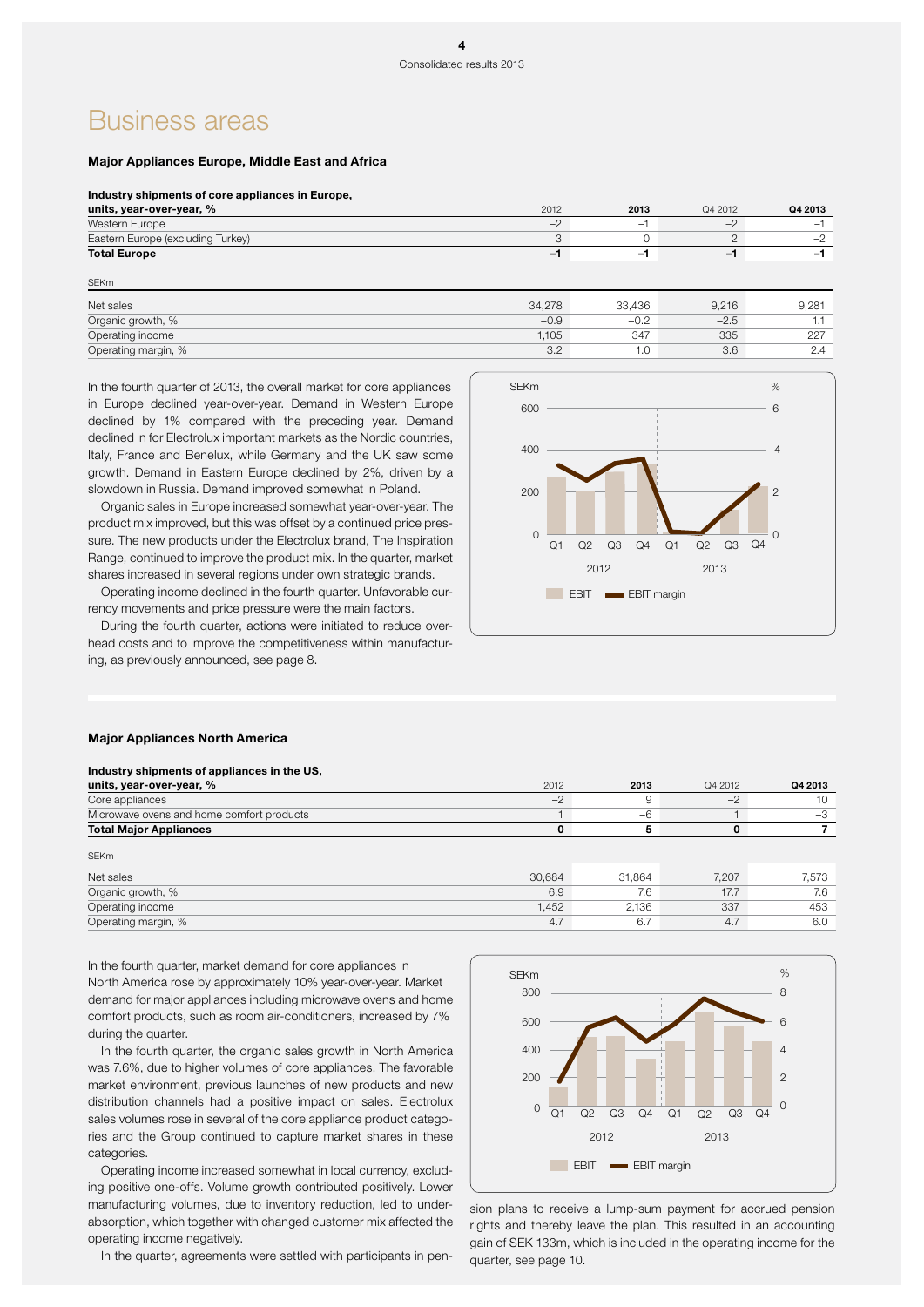### Major Appliances Latin America

| <b>SEKm</b>         | 2012   | 2013   | Q4 2012 | Q4 2013 |
|---------------------|--------|--------|---------|---------|
| Net sales           | 22.044 | 20.695 | 6,411   | 5,639   |
| Organic growth, %   | 20.6   | 6.     | 19.2    | 0.4     |
| Operating income    | 1,590  | 979    | 657     | 224     |
| Operating margin, % | 7.2    | 4.7    | 10.2    | 4.0     |

In the fourth quarter of 2013, market demand for core appliances in Latin America is estimated to have declined year-over-year, mainly as a result of a continued slowdown in Brazil. The market demand for the corresponding period last year was partly driven by the government's incentive program for appliances.

In Latin America, the Group showed slightly positive organic growth year-over-year, mainly driven by price increases and an improved mix. The fire in September 2013, at Electrolux warehouse for refrigerators and freezers in Curitiba, Brazil, impacted volumes negatively in the fourth quarter.

Operating income declined for the fourth quarter, partly due to the volume losses related to the fire in the warehouse in Brazil. Continued headwinds from currency movements also impacted the results as the Brazilian real and other Latin American currencies weakened versus the US dollar. Negative currency movements affected the overall profit with about SEK –130m, but was to some extent offset by price increases.



#### Major Appliances Asia/Pacific

| <b>SEKm</b>         | 2012  | 2013  | Q4 2012 | Q4 2013 |
|---------------------|-------|-------|---------|---------|
| Net sales           | 8.405 | 8.653 | 2,259   | 2,157   |
| Organic growth, %   | 2.9   | 10.8  | 3.4     | 4.3     |
| Operating income    | 746   | 467   | 211     | 96      |
| Operating margin, % | 8.9   | 5.4   | 9.3     | 4.5     |

In the fourth quarter of 2013, market demand for major appliances in Southeast Asia and China is estimated to have grown year-over-year, while market demand in Australia declined somewhat.

The organic sales growth during the quarter was due to price increases and an improved product mix. Sales increased in all regions.

 Operating income developed well in the quarter in Australia and New Zealand, but was under pressure in Southeast Asia due to startup costs in the new refrigerator plant in Rayong in Thailand. In China, Electrolux intensified the launch of the new range of products for the Chinese market. The launch was the Group's largest in 2013, and it continues well through 2014, with more than 60 new products for kitchen and laundry in the important growth market China. The cost for these launch activities had an adverse impact on earnings, but the underlying operating profit margin continued to improve.

The negative currency development continued during the quarter as the US dollar strengthened against the Australian dollar and several other currencies in emerging markets. The product mix improved though, due to new products in China and Southeast Asia, which contributed to operating income.

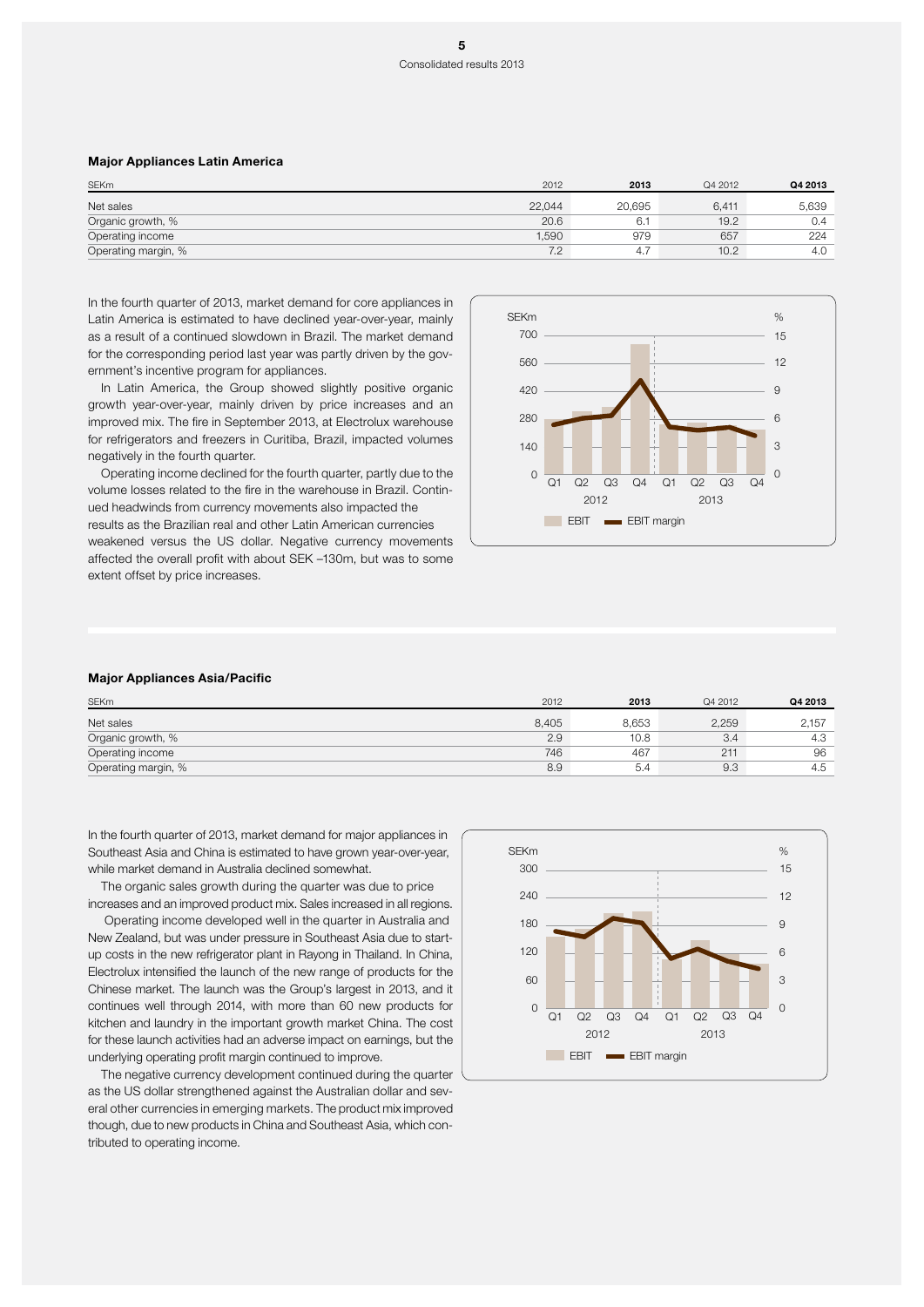### Consolidated results 2013

### Small Appliances

| <b>SEKm</b>         | 2012  | 2013  | Q4 2012 | Q4 2013 |
|---------------------|-------|-------|---------|---------|
| Net sales           | 9,011 | 8,952 | 2,689   | 2,697   |
| Organic growth, %   | 6.0   | 4.4   | 7.5     | 4.8     |
| Operating income    | 461   | 391   | 219     | 227     |
| Operating margin, % | 5.    | 4.4   | 8.1     | 8.4     |

In the fourth quarter of 2013, market demand for vacuum cleaners in Europe is estimated to have declined, while demand in North America is estimated to have increased year-over-year.

Group sales increased year-over-year in the fourth quarter due to higher volumes, higher prices and an improved product mix. Sales volumes of small domestic appliances and handheld vacuum cleaners were strong and increased in most regions, particularly in Asia/ Pacific and Europe. The significance of sales related to small domestic appliances is increasing.

Operating income for the fourth quarter improved year-over-year. Product-mix improvements and higher prices contributed to the good earnings trend in the quarter. 2013 was an intensive launch year and the new products have improved the mix.



### Professional Products

| <b>SEKm</b>         | 2012   | 2013     | Q4 2012 | Q4 2013 |
|---------------------|--------|----------|---------|---------|
| Net sales           | 5,571  | 5.550    | 1.402   | .544    |
| Organic growth, %   | $-3.9$ | $\cdots$ | $-8.9$  | 10.6    |
| Operating income    | 588    | 510      | 155     | 172     |
| Operating margin, % | 10.6   | 9.2      | 11.7    | 11.1    |

In the fourth quarter, market demand in Southern and Northern Europe, where Electrolux holds a strong position, remained weak and declined year-over-year, while demand in emerging markets and in the US increased somewhat.

 Electrolux sales increased strongly year-over-year in the fourth quarter particularly due to higher volumes. This is a result of the Group's strategic initiatives to grow in new markets and segments. Sales were particularly strong in emerging markets and in the US. Both sales of professional food-service equipment and professional laundry equipment increased.

Operating income in the fourth quarter improved year-over-year, primarily as a result of higher sales volumes. Price increases also positively impacted results.

Investments in new products to promote growth in new markets and channels also impacted results. The market introduction of the ultra-luxury product range, Electrolux Grand Cuisine, continued throughout the year.

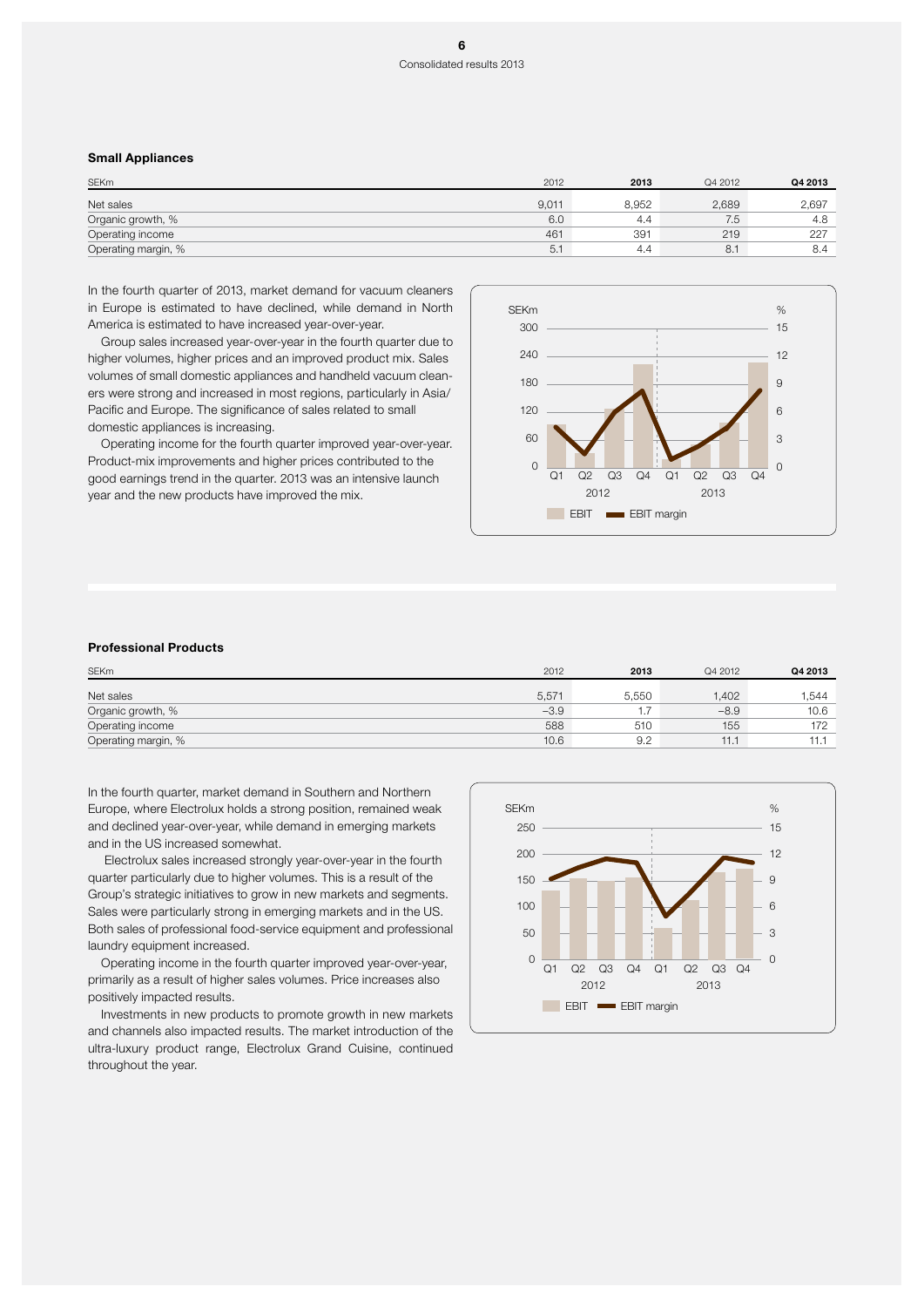## Cash flow

| <b>SEKm</b>                                | 2012     | 2013     | Q4 2012                  | Q4 2013  |
|--------------------------------------------|----------|----------|--------------------------|----------|
| Operations                                 | 7.789    | 7.013    | 2.359                    | .801     |
| Change in operating assets and liabilities | 1,528    | $-675$   | 437                      | 837      |
| Capital expenditure                        | $-4.538$ | $-4.529$ | $-1.350$                 | $-1,396$ |
| Operating cash flow                        | 4,779    | 1.809    | 1,446                    | 1,242    |
| Acquisitions and divestments of operations | $-164$   | $-205$   |                          | $-3$     |
| Financial items paid, net                  | $-673$   | $-540$   | $-223$                   | $-122$   |
| Taxes paid                                 | $-1,564$ | $-1.343$ | $-465$                   | $-405$   |
| Cash flow from operations and              |          |          |                          |          |
| investments                                | 2,378    | $-279$   | 758                      | 712      |
| Dividend                                   | $-1.868$ | $-1.860$ |                          |          |
| Sale of shares                             | 212      |          | $\overline{\phantom{a}}$ |          |
| Total cash flow, excluding change in       |          |          |                          |          |
| loans and short-term investments           | 722      | $-2,139$ | 758                      | 712      |

Cash flow from operations and investments in the fourth quarter of 2013 was in line with the previous year and amounted to SEK 712m (758). The trend for the cash flow and working capital in the fourth quarter of 2013 reflects a normal seasonal pattern with increased sales and declining inventories. The positive cash flow during the second, third and fourth quarters has not fully compensated for the negative cash flow in the first quarter.

Payments for the ongoing restructuring and cost-cutting programs amounted to SEK 259m in the quarter and to SEK 603m in the full year of 2013.

Investments in the fourth quarter mainly related to investments within manufacturing facilities for new products. Major projects are the cooker plant in Memphis, Tennessee, in the US and the refrigerator plant in Rayong in Thailand. The cooker plant in Memphis is receiving investment support from state authorities.



# Financial position

Net debt

| <b>SEKm</b><br>Dec. 31, 2012                         | Dec. 31, 2013 |
|------------------------------------------------------|---------------|
| 13,088<br><b>Borrowings</b>                          | 14,905        |
| Liquid funds<br>7,403                                | 7,232         |
| <b>Financial net debt</b><br>5,685                   | 7,673         |
| Net provisions for post-employment benefits<br>4,479 | 2,980         |
| Net debt<br>10,164                                   | 10,653        |
| Net debt/equity ratio<br>0.65                        | 0.74          |
| <b>Equity</b><br>15,726                              | 14,308        |
| Equity per share, SEK<br>54.96                       | 49.99         |
| Return on equity, %<br>14.4                          | 4.4           |
| Equity/assets ratio, %<br>23.2                       | 20.8          |

The financial net debt increased by SEK 1,988m during the year as a result of the negative cash flow from operations and investments as well as the dividend payment. Net provision for post-employment benefits declined by SEK 1,499m. Net debt increased somewhat compared to 2012.

 Long-term borrowings as of December 31, 2013, including longterm borrowings with maturities within 12 months, amounted to SEK 12,207m with average maturity of 3.3 years, compared to SEK 11,005m and 3.1 years at the end of 2012. During 2014 and 2015, long-term borrowings in the amount of SEK 3,067m will mature.

Liquid funds as of December 31, 2013, amounted to SEK 7,232m (7,403), excluding short-term back-up facilities. Electrolux has two unused committed back-up facilities. One EUR 500m multi-currency revolving credit facility, approximately SEK 4,400m, maturing in 2018 and a credit facility of SEK 3,400m maturing in 2017.

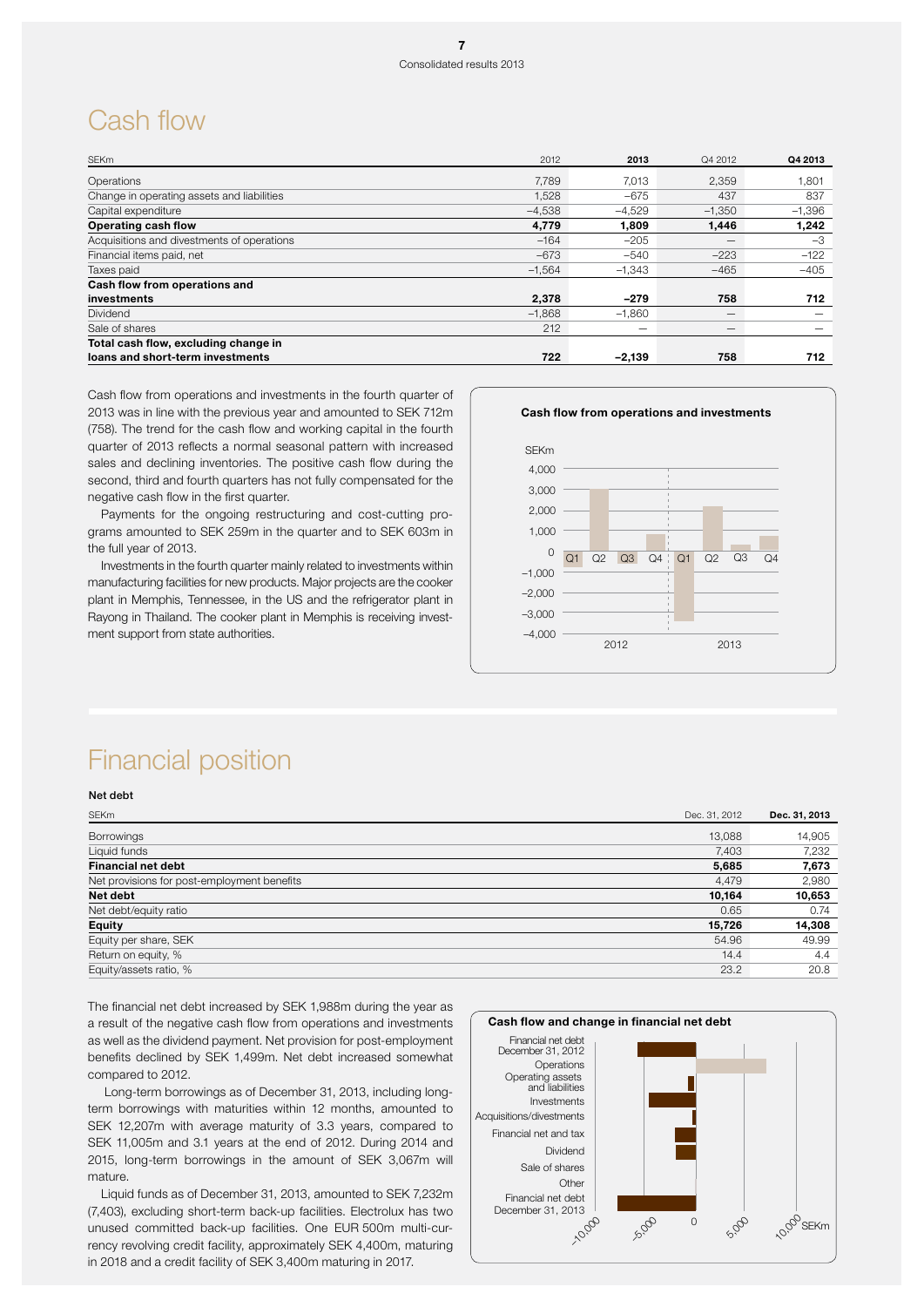### Net assets and working capital

Average net assets for the year amounted to SEK 27,148m (27,070). Net assets as of December 31, 2013, amounted to SEK 24,961m (25,890). Adjusted for items affecting comparability, i.e., restructuring provisions, average net assets amounted to SEK 28,915m (28,112), corresponding to 26.5% (25.6) of net sales.

Working capital as of December 31, 2013, amounted to SEK –5,800m (–6,505), corresponding to –5.1% (–5.7) of annualized net sales. The return on net assets was 5.8% (14.8), and 14.0% (17.9), excluding items affecting comparability.

## Structural changes

As communicated in the Q3 report in October 2013, Electrolux is taking actions to reduce annual costs by SEK 1.8bn for a charge of SEK 3.4bn.

Costs savings are planned to be achieved through manufacturing footprint restructuring as well as overhead-cost reductions. These actions relate mainly to Major Appliances Europe, Middle East and Africa, but also to other business areas and Group Staff.

In the fourth quarter of 2013, restructuring costs amounting to SEK 1.5bn were charged to operating income within items affecting comparability. In addition, in the fourth quarter operating income within items affecting comparability was impacted by an impairment of parts of an IT platform in the amount of SEK 0.9bn, see page 12.

The remaining part of the total charges approximately SEK 2,0bn is expected to be taken during 2014.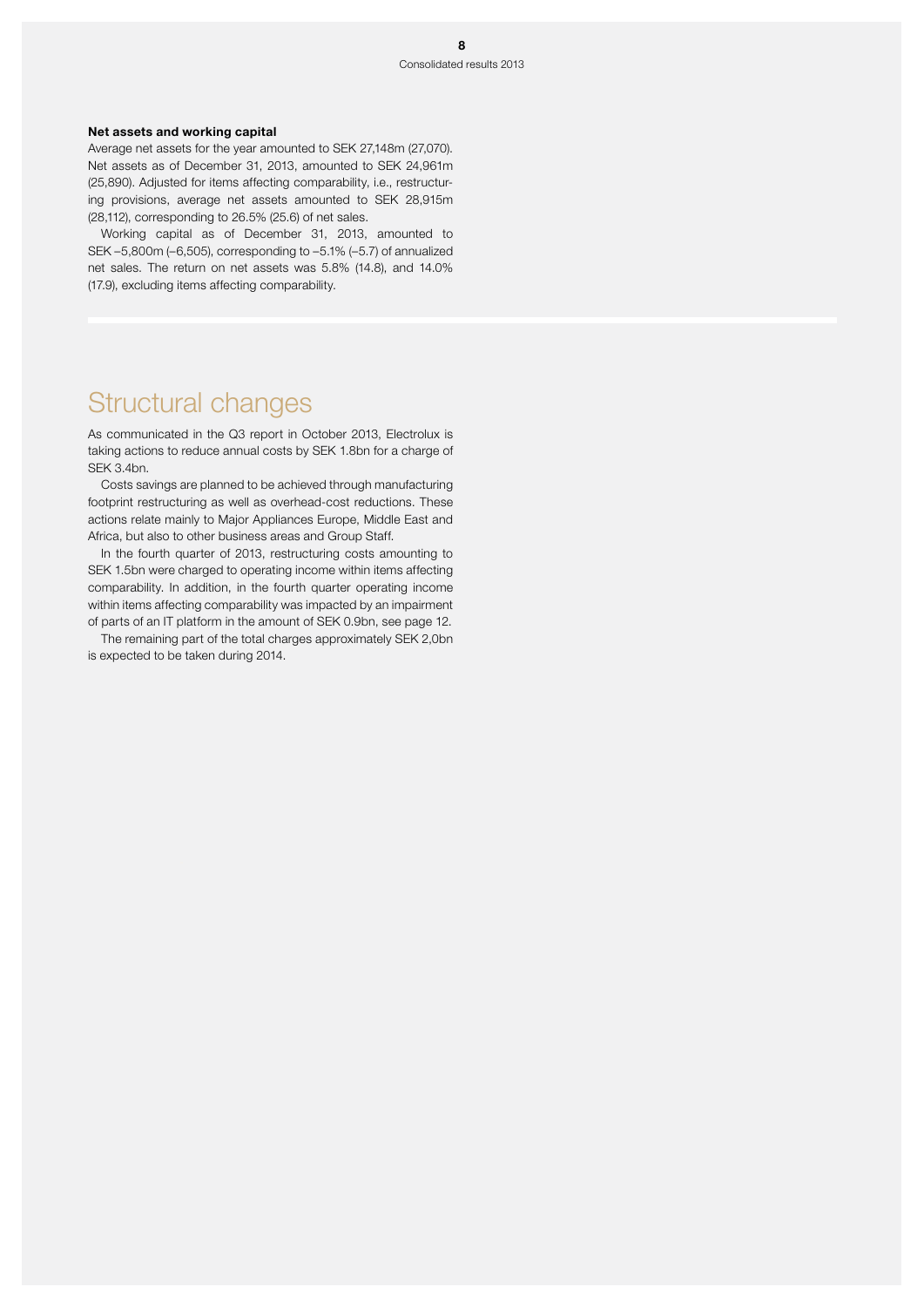# Annual General Meeting 2014

The Annual General Meeting of AB Electrolux will be held on Wednesday, March 26, 2014, at the Stockholm Waterfront Congress Centre, Nils Ericsons Plan 4, Stockholm, Sweden.

### Proposed dividend

The Board of Directors proposes a dividend for 2013 of SEK 6.50 (6.50) per share, for a total dividend payment of approximately SEK 1,860m (1,860). The proposed dividend corresponds to approximately 66% (57) of income for the period, excluding items affecting comparability. Monday, March 31, 2014, is proposed as record date for the dividend.

The Group's goal is for the dividend to correspond to at least 30% of income for the period, excluding items affecting comparability. Historically, Electrolux dividend rate has been considerably higher than 30%. Electrolux has a long tradition of high total distribution to shareholders that includes repurchases and redemptions of shares as well as dividends.

### Proposal for resolution on acquisition of own shares

Electrolux has previously, on the basis of authorizations by the Annual General Meetings, acquired own shares. The purpose of the repurchase programs has been to adapt the Group's capital structure, thus contributing to increased shareholder value and to use these shares to finance potential company acquisitions and as a hedge for the company's share-related incentive programs.

The Board of Directors makes the assessment that it continues to be advantageous for the company to be able to adapt the company's capital structure, thereby contributing to increased shareholder value, and to continue to be able to use repurchased shares on account of potential company acquisitions and the company's share-related incentive programs.

The Board of Directors proposes the Annual General Meeting 2014 to authorize the Board of Directors, for the period until the next Annual General Meeting, to resolve on acquisitions of shares in the company and that the company may acquire as a maximum so many B shares that, following each acquisition, the company holds at a maximum 10% of all shares issued by the company.

As of January 31, 2014, Electrolux holds 22,708,321 B shares in Electrolux, corresponding to 7.4% of the total number of shares in the company.

#### Nomination Committee

In accordance with decision by the Annual General Meeting, Electrolux Nomination Committee shall consist of six members. The members should be one representative of each of the four largest shareholders in terms of voting rights that wish to participate in the committee, together with the Chairman of the Electrolux Board and one additional Board member.

The members of the Nomination Committee have been appointed based on the ownership structure as of August 31, 2013. Börje Ekholm, Investor AB, is the Chairman of the committee. The other owner representatives are Kaj Thorén, Alecta, Marianne Nilsson, Swedbank Robur funds, and Johan Sidenmark, AMF. The committee also includes Marcus Wallenberg and Torben Ballegaard Sørensen, Chairman and Director, respectively, of Electrolux.

The Nomination Committee will prepare proposals for the Annual General Meeting in 2014 regarding Chairman of the Annual General Meeting, Board members, Chairman of the Board, remuneration for Board members, Auditor, Auditor's fees and, to the extent deemed necessary, proposal regarding amendments of the current instruction for the Nomination Committee.

Shareholders who wish to submit proposals to the Nomination Committee should send an email to nominationcommittee@electrolux.com.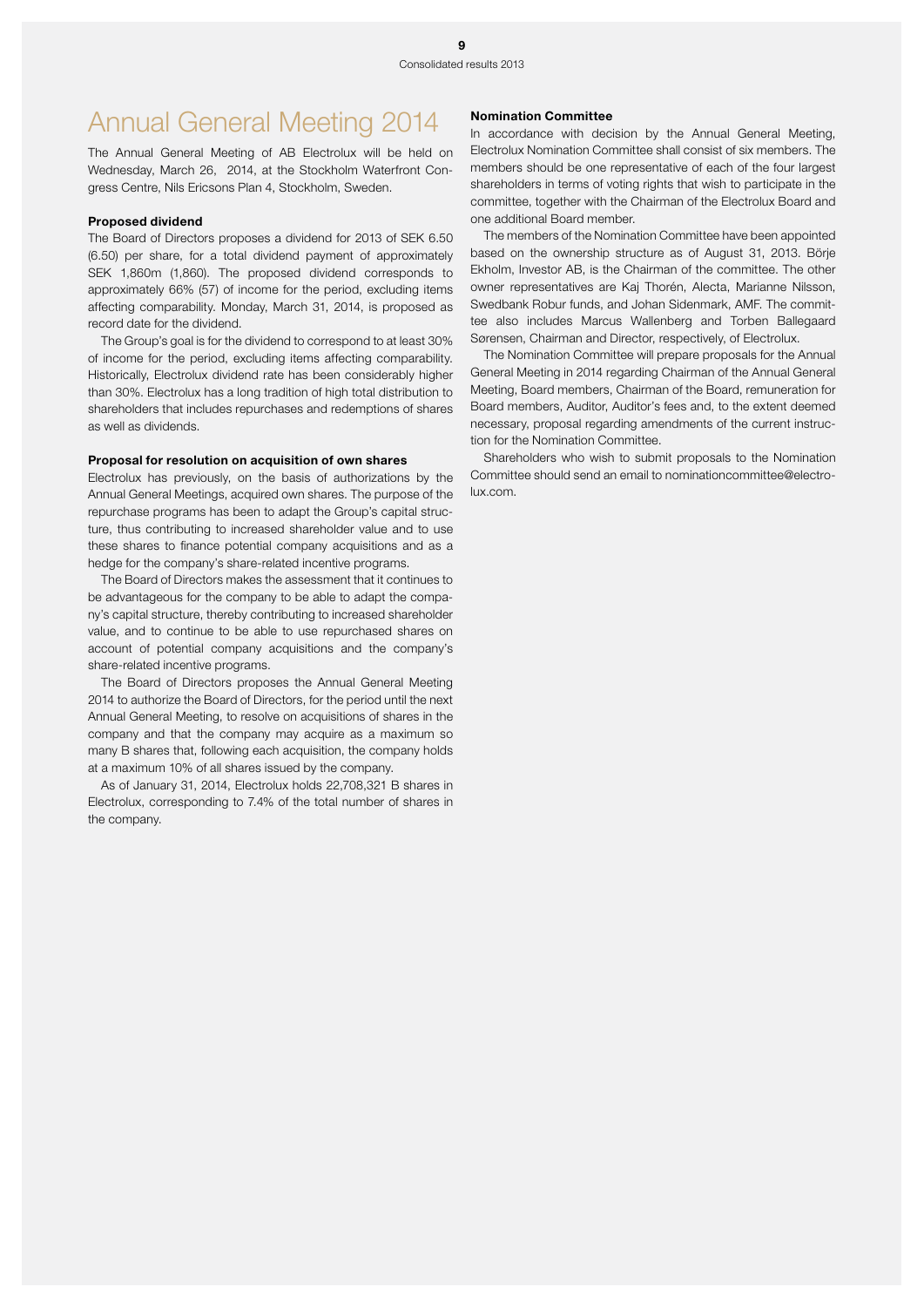## Other items

### Pension agreement in the US

In the fourth quarter of 2013, Electrolux made an agreement with pension plan participants in the US to accept a lump-sum payment of SEK 880m in total in lieu of accrued pension rights and thereby leave the plan. This has reduced Electrolux defined benefit obligation by SEK 1,020m. The difference between the agreed payment and the obligation led to an accounting gain of approximately SEK 140m, which has been reported within operating income. This had no impact on the cash flow.

#### Conversion of shares

According to the company's articles of association, owners of Class A shares have the right to have such shares converted to Class B shares. Conversion reduces the total number of votes in the company. When such a conversion has occurred, the company is obligated by law to disclose any such changes.

In October 2013, at the request of shareholders, 20,186 Class A shares were converted to Class B shares. The total number of votes thereafter amounts to 38,265,316. The total number of registered shares in the company amounts to 308,920,308 shares, of which 8,192,539 are Class A shares and 300,727,769 are Class B shares.

#### Changes in Group Management

Chief Design Officer Stefano Marzano, member of Group Management, left his position at year-end 2013. The new head of design will report to Chief Technology Officer Jan Brockmann in Group Management.

### Asbestos litigation in the US

Litigation and claims related to asbestos are pending against the Group in the US. Almost all of the cases refer to externally supplied components used in industrial products manufactured by discontinued operations prior to the early 1970s. The cases involve plaintiffs who have made substantially identical allegations against other defendants who are not part of the Electrolux Group.

As of December 31, 2013, the Group had a total of 2,980 (2,864) cases pending, representing approximately 3,040 (approximately 2,936) plaintiffs. During the fourth quarter of 2013, 253 new cases with 253 plaintiffs were filed and 226 pending cases with approximately 226 plaintiffs were resolved.

It is expected that additional lawsuits will be filed against Electrolux. It is not possible to predict the number of future lawsuits. In addition, the outcome of asbestos lawsuits is difficult to predict and Electrolux cannot provide any assurances that the resolution of these types of lawsuits will not have a material adverse effect on its business or on results of operations in the future.

## Risks and uncertainty factors

As an international group with a wide geographic spread, Electrolux is exposed to a number of business and financial risks. The business risks can be divided into strategic, operational and legal risks. The financial risks are related to such factors as exchange rates, interest rates, liquidity, the giving of credit and financial instruments.

Risk management in Electrolux aims to identify, control and reduce risks. This work begins with the description of risks and risk management, see the 2012 Annual Report on page 74. No significant risks other than the risks described there are judged to have occurred.

Risks, risk management and risk exposure are described in more detail in the Annual Report 2012,

www.electrolux.com/annualreport2012.

### Press releases 2013

| January 31        | Electrolux recognized in three prestigious sustainability<br>rankings                        |
|-------------------|----------------------------------------------------------------------------------------------|
| <b>February 1</b> | <b>Consolidated results 2012 and CEO</b>                                                     |
|                   | Keith McLoughlin's comments                                                                  |
| February 15       | Notice convening the Annual General Meeting of<br><b>AB Electrolux</b>                       |
| February 15       | Bert Nordberg proposed as new Board Member of<br><b>AB Electrolux</b>                        |
| February 22       | Electrolux Annual Report 2012 is published                                                   |
| March 25          | Electrolux restated figures for 2012 following the change<br>in pension accounting standards |
| March 26          | Electrolux issues bond loan                                                                  |
| March 27          | Bulletin from AB Electrolux Annual General Meeting<br>2013                                   |
| April 4           | Electrolux Sustainability Report 2012 now available<br>online                                |
| April 25          | Interim report January-March 2013 and CEO<br>Keith McLoughlin's comments                     |
| July 19           | Interim report January-June 2013 and CEO                                                     |

Keith McLoughlin's comments

| July 23     | Electrolux appoints new Head of Investor Relations                |
|-------------|-------------------------------------------------------------------|
|             | September 13 Dates for financial reports from Electrolux in 2014  |
|             | September 16 Electrolux ranked Household Durables Industry Leader |
|             | in the Dow Jones Sustainability World Index                       |
|             | September 24 Nomination committee appointed for Electrolux Annual |
|             | General Meeting 2014                                              |
| October 8   | Electrolux praised for action and reporting on emissions          |
| October 25  |                                                                   |
|             | Interim report January-September 2013 and CEO                     |
|             | <b>Keith McLoughlin's comments</b>                                |
| October 31  | Conversion of shares in AB Electrolux                             |
| November 13 | Electrolux Capital Markets Day 2013                               |
| November 28 | Electrolux unveils premium appliances range in China              |
| November 29 | Chief Design Officer Stefano Marzano to retire from               |
|             | Electrolux                                                        |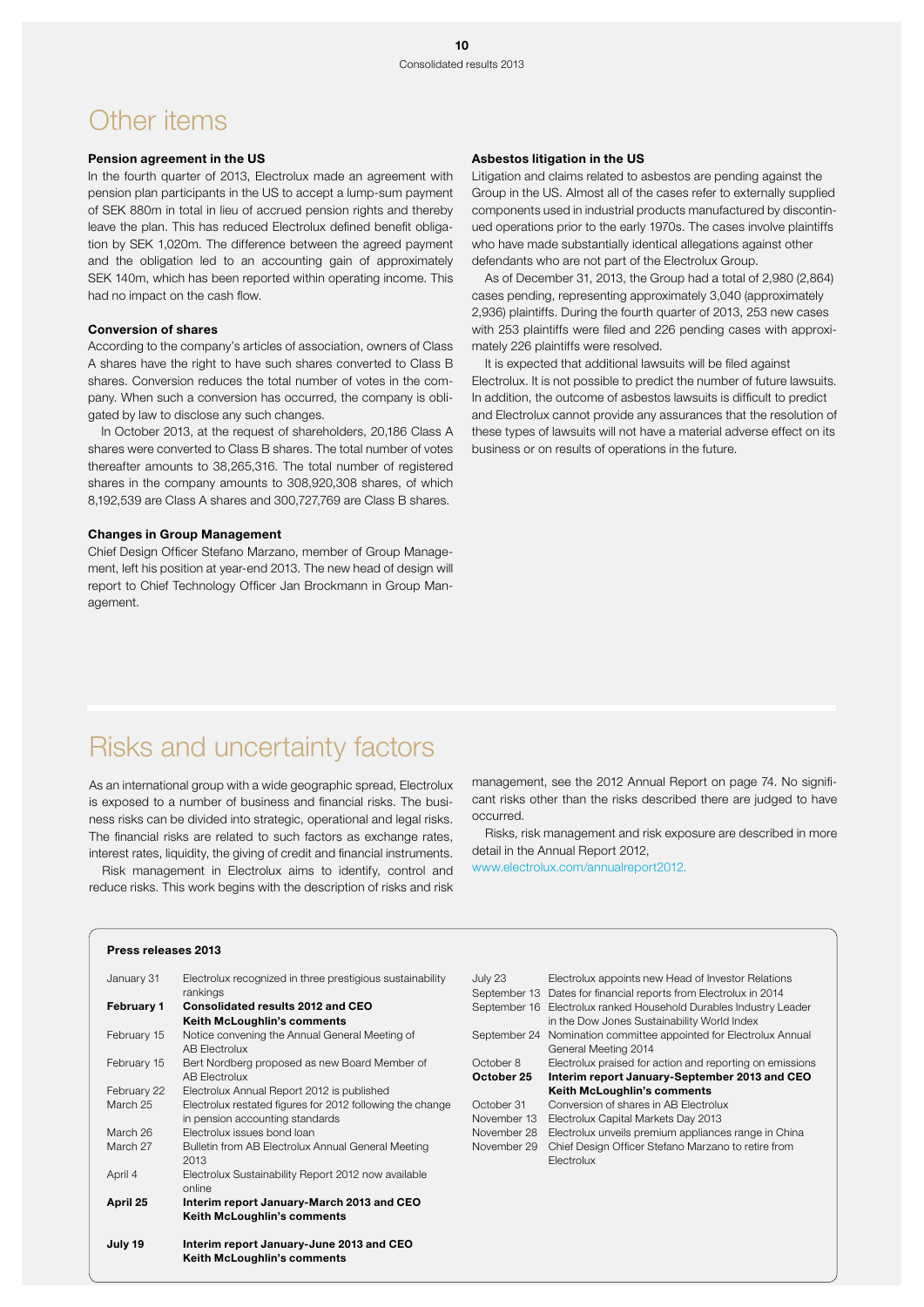# Parent Company AB Electrolux

The Parent Company comprises the functions of the Group's head office, as well as five companies operating on a commission basis for AB Electrolux.

As from 2013, the main financial flows for the business area Major Appliances Europe, Middle East and Africa are included in the Parent Company reporting, which affects the financial statements significantly.

Net sales for the Parent Company, AB Electrolux, for the full year of 2013 amounted to SEK 28,856m (6,125) of which SEK 23,484m (2,959) referred to sales to Group companies and SEK 5,372m (3,166) to external customers. Income after financial items was SEK –1,861m (948), including dividends from subsidiaries in the amount of SEK 2,004m (1,259). Income for the period amounted to SEK –909m (1,119). The Parent Company reports group contribution in the income statement as appropriations for the first time in 2013. Corresponding changes have been made in the 2012 financial statements.

Capital expenditure in tangible and intangible assets was SEK 524m (320). Liquid funds at the end of the period amounted to SEK 2,795m, as against SEK 1,986 at the start of the year.

Undistributed earnings in the Parent Company at the end of the period amounted to SEK 12,531m, as against SEK 15,269m at the start of the year. Dividend payment to shareholders for 2013 amounted to SEK 1,860m.

The income statement and balance sheet for the Parent Company are presented on page 20.

Stockholm, January 31, 2014

Keith McLoughlin President and CEO

#### New pension accounting standards as of 2013

Electrolux applies the amended standard for pension accounting, IAS 19 Employee Benefits, as of January 1, 2013. The main change is that the option to use the corridor approach – previously applied by Electrolux – has been removed. Opening balances for 2013 and reported figures for 2012 have been restated to enable comparison. The impact of the restatement on the financial statements, operating income per business area and key ratios of Electrolux for 2012 was presented in a press release on March 25, 2013. An Excel sheet comprising restated figures in more detail including the interim periods is available for download at http:// www.electrolux.com/ias19/.

All historical unrecognized actuarial gains or losses are included in the measurement of the net defined benefit liability. This increases the net pension liability for 2012 by SEK 4,618m and reduces equity by SEK 4,098m. Operating income for 2012 is reduced by SEK 150m, which is a result of interest costs and return on pension liabilities and -assets no longer being reported within operating income and that amortization of the actuarial losses no longer are used. Financing costs for the net pension liability are reported within the financial net which deteriorates by SEK 174m. Income for the period after tax declines by SEK 234m. The restatement has no impact on the cash flow. A short description of the amended standard is presented below. See also Note 1 in Electrolux Annual Report for 2012, www.electrolux.com/annualreport2012.

The amended standard requires the present value of defined benefit obligations and the fair value of plan assets to be recognized in the financial statements as a net defined benefit liability. Following the amendment, the reported net defined benefit liability corresponds to the actual net obligations for pensions for Electrolux.

As in the past, service costs are reported within operating income. Electrolux classifies the net pension obligation as a financial liability and report financing costs in the financial net. The discount rate is used to calculate the financing costs of the net pension obligation. The standard thereby removes the use of an expected return on the plan assets.

Future changes in the net defined benefit liability as a result of, for example, adjustments to discount rates, mortality rates as well as return on plan assets deviating from the discount rate are presented in other comprehensive income as they occur.

#### Accounting and valuation principles

Electrolux applies International Financial Reporting Standards (IFRS) as adopted by the European Union. This report has been prepared in accordance with IAS 34, Interim Financial Reporting, and ÅRL, the Swedish Annual Accounts Act and recommendation RFR 2, Accounting for legal entities, issued by the Swedish Financial Reporting Board. There are no changes in the Group's accounting and valuation principles compared with the accounting and valuation principles described in Note 1 of the Annual Report 2012.

*This report has not been audited.*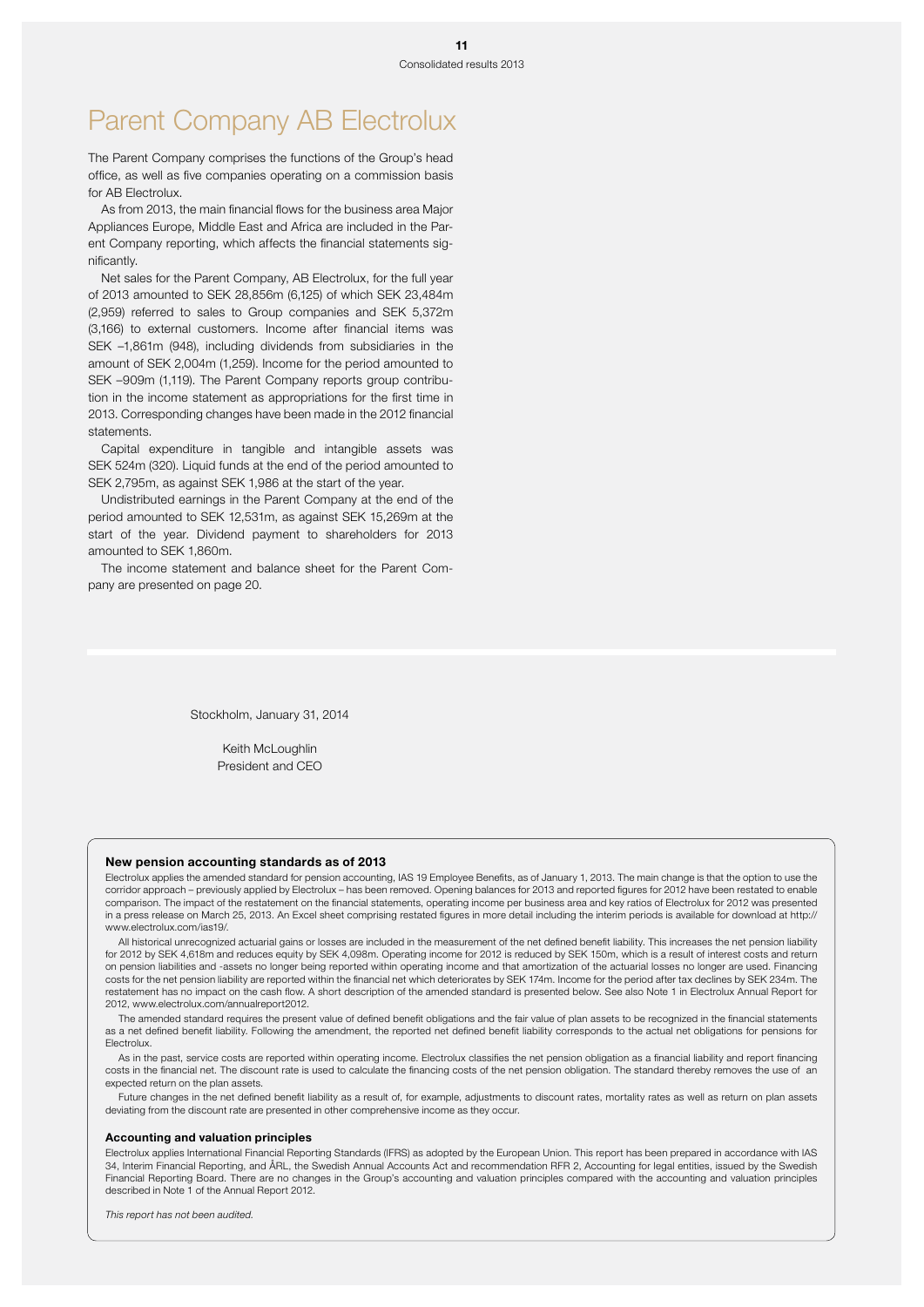# Consolidated income statement

| <b>SEKm</b>                                                           | 2012       | 2013      | Q4 2012             | Q4 2013   |
|-----------------------------------------------------------------------|------------|-----------|---------------------|-----------|
| <b>Net sales</b>                                                      | 109,994    | 109,151   | 29,185              | 28,891    |
| Cost of goods sold                                                    | $-87,807$  | $-87,892$ | $-22,970$           | $-23,187$ |
| <b>Gross operating income</b>                                         | 22,187     | 21,259    | 6,215               | 5,704     |
| Selling expenses                                                      | $-11,673$  | $-11,564$ | $-3,227$            | $-3,149$  |
| Administrative expenses                                               | $-5,541$   | $-5,646$  | $-1,402$            | $-1,350$  |
| Other operating income/expenses                                       | 59         | 6         | $\overline{4}$      | 18        |
| Items affecting comparability                                         | $-1.032$   | $-2,475$  | $-1,032$            | $-2.393$  |
| <b>Operating income</b>                                               | 4,000      | 1,580     | 558                 | $-1,170$  |
| Margin, %                                                             | 3.6        | 1.4       | 1.9                 | $-4.0$    |
| Financial items, net                                                  | $-846$     | $-676$    | $-196$              | $-152$    |
| Income after financial items                                          | 3,154      | 904       | 362                 | $-1,322$  |
| Margin, %                                                             | 2.9        | 0.8       | 1.2                 | $-4.6$    |
| <b>Taxes</b>                                                          | $-789$     | $-232$    | $-120$              | 335       |
| Income for the period                                                 | 2,365      | 672       | 242                 | -987      |
|                                                                       |            |           |                     |           |
| Items that will not be reclassified to income for the period:         |            |           |                     |           |
| Remeasurement of provisions for post-employment benefits              | $-917$     | 1.851     | $-653$              | 182       |
| Income tax relating to items that will not be reclassified            | 51         | $-636$    | $-12$               | $-160$    |
|                                                                       | $-866$     | 1,215     | $-665$              | 22        |
| Items that may be reclassified subsequently to income for the period: |            |           |                     |           |
| Available for sale instruments                                        | 23         | $-69$     | 32                  | $-1$      |
| Cash flow hedges                                                      | 34         | 41        | 37                  | 92        |
| Exchange-rate differences on translation of foreign operations        | $-1.532$   | $-1,518$  | $-71$               | $-109$    |
| Income tax relating to items that may be reclassified                 | $-2$       | 29        | $-3$                | $-4$      |
|                                                                       |            | $-1,517$  | $-5$                |           |
|                                                                       | $-1,477$   |           |                     | -22       |
| Other comprehensive income, net of tax                                | $-2,343$   | $-302$    | $-670$              | 0         |
| Total comprehensive income for the period                             | 22         | 370       | $-428$              | $-987$    |
|                                                                       |            |           |                     |           |
| Income for the period attributable to:                                |            |           |                     |           |
| Equity holders of the Parent Company                                  | 2,362      | 671       | 241                 | $-987$    |
| Non-controlling interests<br>Total                                    | 3<br>2.365 | 1<br>672  | $\mathbf{1}$<br>242 | -987      |
|                                                                       |            |           |                     |           |
| Total comprehensive income for the period attributable to:            |            |           |                     |           |
| Equity holders of the Parent Company                                  | 26         | 374       | $-427$              | $-986$    |
| Non-controlling interests                                             | $-4$       | $-4$      | $-1$                | $-1$      |
| Total                                                                 | 22         | 370       | $-428$              | -987      |
|                                                                       |            |           |                     |           |
| Earnings per share, SEK                                               | 8.26       | 2.35      | 0.84                | $-3.44$   |
| Diluted, SEK                                                          | 8.24       | 2.34      | 0.83                | $-3.43$   |
| Number of shares after buy-backs, million                             | 286.1      | 286.2     | 286.1               | 286.2     |
| Average number of shares after buy-backs, million                     | 285.9      | 286.2     | 286.1               | 286.2     |
| Diluted, million                                                      | 286.6      | 287.3     | 287.0               | 287.7     |

# Items affecting comparability

| <b>SEKm</b>                              | 2012     | $2013^{1}$ | Q4 2012                  | Q4 2013  |
|------------------------------------------|----------|------------|--------------------------|----------|
| Restructuring provisions and write-downs |          |            |                          |          |
| Manufacturing footprint restructuring    | $-1.032$ | -594       | $-1.032$                 | -512     |
| Program for reduction of overhead costs  | $\equiv$ | $-975$     | $\equiv$                 | -975     |
| Impairment of ERP system                 | $-$      | $-906$     | $\overline{\phantom{0}}$ | $-906$   |
| Total                                    | $-1.032$ | $-2.475$   | $-1.032$                 | $-2,393$ |

1) Of the total restructuring measures of SEK 2,5bn in 2013 approximately SEK 1,4bn will have a cash flow impact.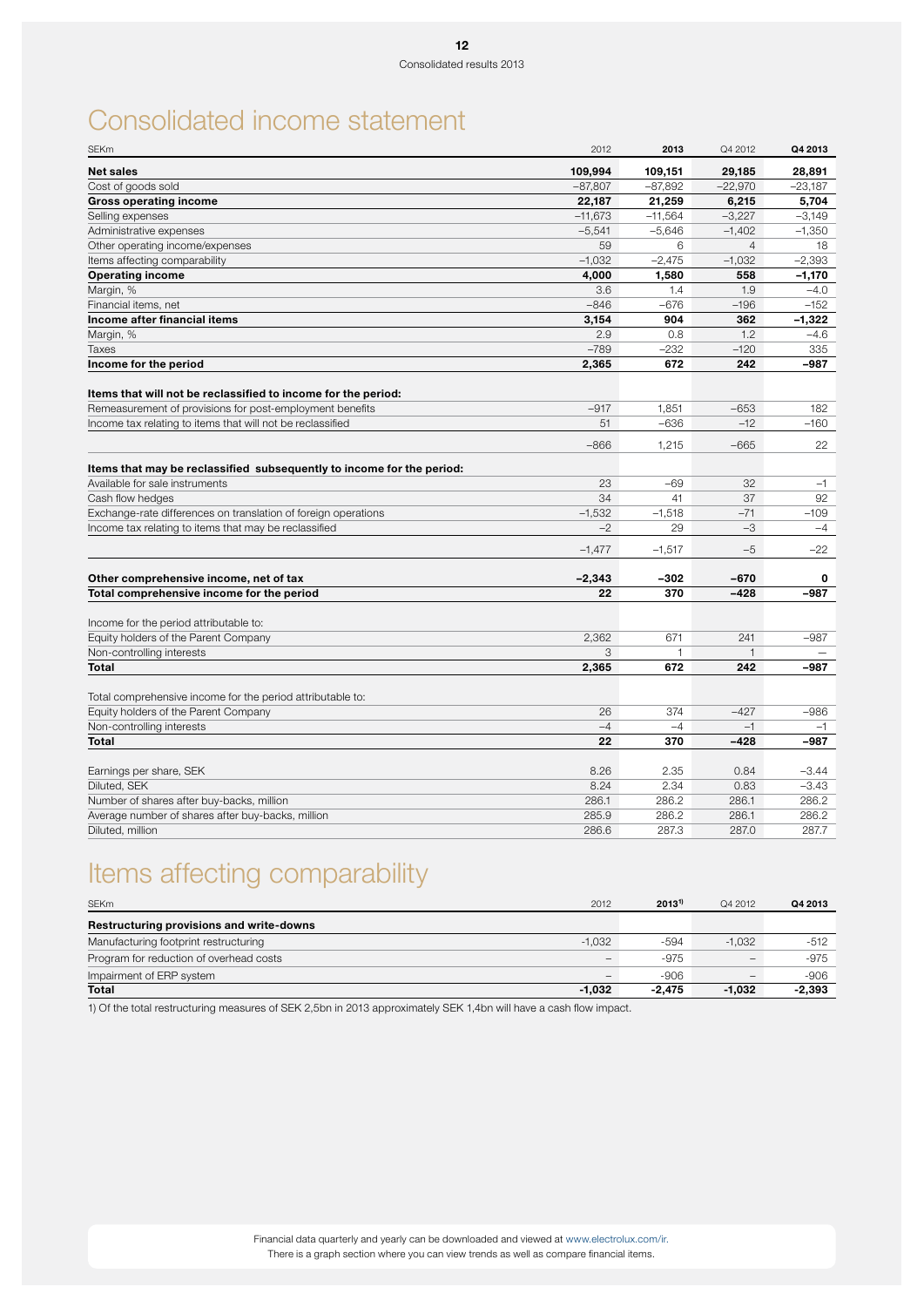# Consolidated balance sheet

| <b>SEKm</b>                                                                                  | Dec. 31, 2012 | Dec. 31, 2013 |
|----------------------------------------------------------------------------------------------|---------------|---------------|
| <b>Assets</b>                                                                                |               |               |
| Property, plant and equipment                                                                | 16,693        | 17,264        |
| Goodwill                                                                                     | 5,541         | 4,875         |
| Other intangible assets                                                                      | 5,079         | 4,011         |
| Investments in associates                                                                    | 16            | 221           |
| Deferred tax assets                                                                          | 4,156         | 4,385         |
| <b>Financial assets</b>                                                                      | 333           | 279           |
| Pension plan assets                                                                          | 286           | 445           |
| Other non-current assets                                                                     | 481           | 752           |
| Total non-current assets                                                                     | 32,585        | 32,232        |
| Inventories                                                                                  | 12,963        | 12,154        |
| Trade receivables                                                                            | 18,288        | 19,441        |
| Tax assets                                                                                   | 609           | 746           |
| Derivatives                                                                                  | 184           | 268           |
| Other current assets                                                                         | 3,607         | 4,405         |
| Short-term investments                                                                       | 123           | 148           |
| Cash and cash equivalents                                                                    | 6,835         | 6.607         |
| <b>Total current assets</b>                                                                  | 42,609        | 43,769        |
| <b>Total assets</b>                                                                          | 75,194        | 76,001        |
| <b>Equity and liabilities</b><br>Equity attributable to equity holders of the Parent Company |               |               |
| Share capital                                                                                | 1,545         | 1,545         |
| Other paid-in capital                                                                        | 2,905         | 2,905         |
| Other reserves                                                                               | $-1,146$      | $-2,658$      |
| Retained earnings                                                                            | 12.381        | 12.482        |
| <b>Total equity</b>                                                                          | 15,685        | 14,274        |
| Non-controlling interests                                                                    | 41            | 34            |
| <b>Total equity</b>                                                                          | 15,726        | 14,308        |
| Long-term borrowings                                                                         | 10,005        | 11,935        |
| Deferred tax liabilities                                                                     | 1,117         | 1,026         |
| Provisions for post-employment benefits                                                      | 4,765         | 3,425         |
| Other provisions                                                                             | 4,551         | 4,522         |
| <b>Total non-current liabilities</b>                                                         | 20,438        | 20,908        |
| Accounts payable                                                                             | 20,590        | 20,607        |
| <b>Tax liabilities</b>                                                                       | 1,287         | 1,331         |
| Short-term liabilities                                                                       | 11,971        | 12,886        |
| Short-term borrowings                                                                        | 2,795         | 2,733         |
| Derivatives                                                                                  | 241           | 194           |
| Other provisions                                                                             | 2,146         | 3,034         |
| <b>Total current liabilities</b>                                                             | 39,030        | 40,785        |
| <b>Total equity and liabilities</b>                                                          | 75,194        | 76,001        |
| <b>Contingent liabilities</b>                                                                | 1,610         | 1,458         |

# Change in consolidated equity

| <b>SEKm</b>                                | Dec. 31, 2012     | Dec. 31, 2013 |
|--------------------------------------------|-------------------|---------------|
| <b>Opening balance</b>                     | 20.644            | 15,726        |
| Changes in accounting policy <sup>1)</sup> | $-2,998$          |               |
| <b>Restated opening balance</b>            | 17,646            | 15,726        |
| Total comprehensive income for the period  | 22                | 370           |
| Share-based payment                        | $-141$            | 77            |
| Sale of shares                             | 212               |               |
| Dividend                                   | $-1.860$          | $-1,860$      |
| Dividend to non-controlling interests      | $\qquad \qquad -$ |               |
| Acquisition of operations                  | $-153$            | $-5$          |
| Total transactions with equity holders     | $-1,942$          | $-1,788$      |
| <b>Closing balance</b>                     | 15,726            | 14,308        |

1) The effect of the amended standard for pension accounting, IAS 19 Employee Benefits, as of January 1, 2013.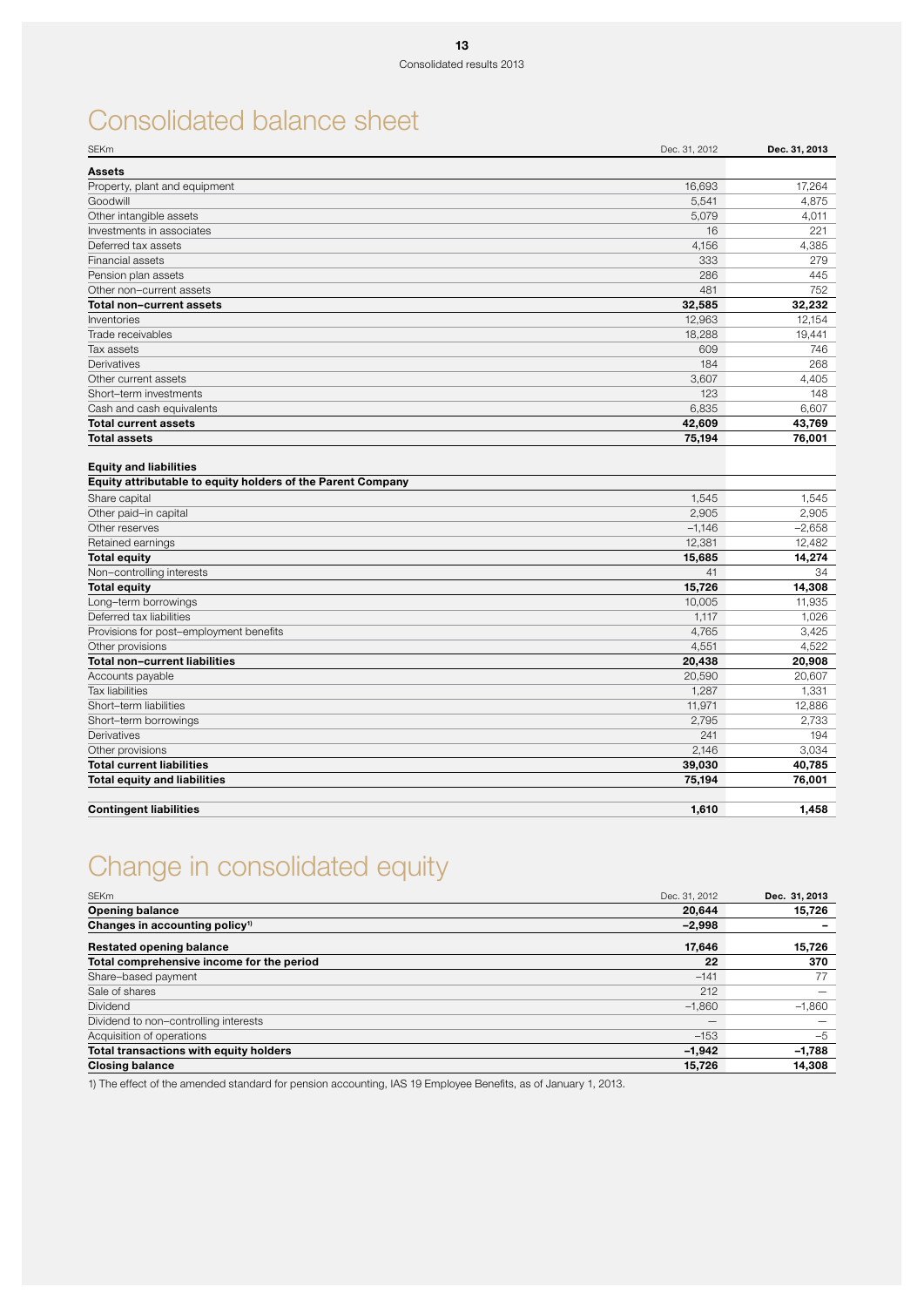# Consolidated cash flow statement

| <b>SEKm</b>                             | 2012     | 2013     | Q4 2012                  | Q4 2013                  |
|-----------------------------------------|----------|----------|--------------------------|--------------------------|
| <b>Operations</b>                       |          |          |                          |                          |
| Operating income                        | 4,000    | 1,580    | 558                      | $-1,170$                 |
| Depreciation and amortization           | 3,251    | 3,356    | 796                      | 876                      |
| Restructuring provisions                | 457      | 1,855    | 924                      | 2.141                    |
| Other non-cash items                    | 81       | 222      | 81                       | $-46$                    |
| Financial items paid, net               | $-673$   | $-540$   | $-223$                   | $-122$                   |
| Taxes paid                              | $-1,564$ | $-1,343$ | $-465$                   | $-405$                   |
| Cash flow from operations,              |          |          |                          |                          |
| excluding change in operating           |          |          |                          |                          |
| assets and liabilities                  | 5.552    | 5,130    | 1,671                    | 1.274                    |
|                                         |          |          |                          |                          |
| Change in operating assets and          |          |          |                          |                          |
| liabilities                             |          |          |                          |                          |
| Change in inventories                   | $-1,710$ | 165      | 993                      | 1,306                    |
| Change in trade receivables             | $-119$   | $-1,932$ | $-435$                   | $-974$                   |
| Change in accounts payable              | 3,086    | 609      | 296                      | $-217$                   |
| Change in other operating assets,       |          |          |                          |                          |
| liabilities and provisions              | 271      | 483      | $-417$                   | 722                      |
| Cash flow from change in                |          |          |                          |                          |
| operating assets and liabilities        | 1,528    | -675     | 437                      | 837                      |
| <b>Cash flow from operations</b>        | 7,080    | 4,455    | 2.108                    | 2,111                    |
| <b>Investments</b>                      |          |          |                          |                          |
| Acquisition of operations <sup>1)</sup> | $-164$   | $-205$   |                          | $-3$                     |
| Capital expenditure in property, plant  |          |          |                          |                          |
| and equipment                           | $-4,090$ | $-3,535$ | $-1,275$                 | $-1,189$                 |
| Capital expenditure in product          |          |          |                          |                          |
| development                             | $-477$   | $-442$   | $-180$                   | $-95$                    |
| Capital expenditure in software         | $-574$   | $-514$   | $-177$                   | $-61$                    |
| Other <sup>2)</sup>                     | 603      | $-38$    | 282                      | $-51$                    |
| <b>Cash flow from investments</b>       | $-4,702$ | $-4,734$ | $-1,350$                 | $-1,399$                 |
| Cash flow from operations and           |          |          |                          |                          |
| investments                             | 2,378    | $-279$   | 758                      | 712                      |
|                                         |          |          |                          |                          |
| <b>Financing</b>                        |          |          |                          |                          |
| Change in short-term investments        | 206      | $-25$    | 366                      | 9                        |
| Change in short-term borrowings         | $-325$   | 1,151    | 148                      | 1,065                    |
| New long-term borrowings                | 2,569    | 3,039    | 1,512                    |                          |
| Amortization of long-term borrowings    | $-3,063$ | $-1,851$ | $-2,744$                 | $-5$                     |
| Dividend                                | $-1,868$ | $-1,860$ | $\equiv$                 | $\overline{\phantom{0}}$ |
| Sale of shares                          | 212      |          | $\overline{\phantom{0}}$ |                          |
| Cash flow from financing                | $-2,269$ | 454      | $-718$                   | 1,069                    |
|                                         |          |          |                          |                          |
| Total cash flow                         | 109      | 175      | 40                       | 1,781                    |
| Cash and cash equivalents at            |          |          |                          |                          |
| beginning of period                     | 6,966    | 6,835    | 6,836                    | 4,971                    |
| Exchange-rate differences referring     |          |          |                          |                          |
| to cash and cash equivalents            | $-240$   | $-403$   | $-41$                    | $-145$                   |
| Cash and cash equivalents at end of     |          |          |                          |                          |
| period                                  | 6,835    | 6,607    | 6,835                    | 6,607                    |

1) Includes the purchase and subsequent divestment of the Electrolux head-office building. Electrolux remaining investment in the real estate company is SEK 200m. 2) Includes grants related to investments of SEK 20m for Q4 of 2013 and SEK 222m for the full year of 2013.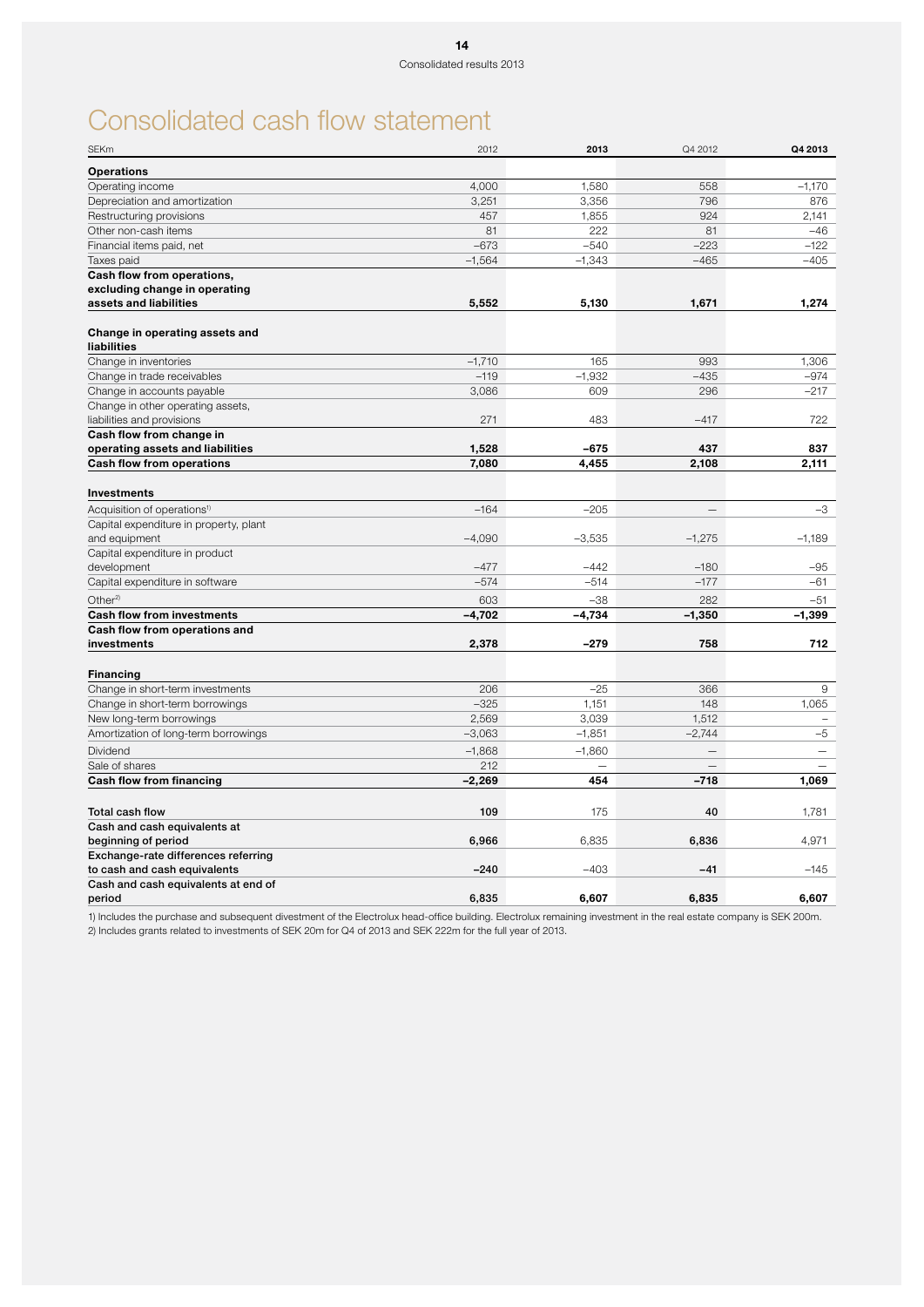# Key ratios

| 109,994  | 109,151  | 29,185                   | 28,891   |
|----------|----------|--------------------------|----------|
| 5.5      | 4.5      | 7.5                      | 3.6      |
| $-1,032$ | $-2,475$ | $-1,032$                 | $-2,393$ |
| 4,000    | 1,580    | 558                      | $-1,170$ |
| 3.6      | 1.4      | 1.9                      | $-4.0$   |
| 3,154    | 904      | 362                      | $-1,322$ |
| 2,365    | 672      | 242                      | $-987$   |
|          |          |                          |          |
| $-4.090$ | $-3,535$ | $-1,275$                 | $-1,189$ |
| 4,779    | 1,809    | 1,446                    | 1,242    |
| 8.26     | 2.35     | 0.84                     | $-3.44$  |
| 54.96    | 49.99    | $\overline{\phantom{m}}$ |          |
| 4.1      | 4.0      |                          |          |
| 14.8     | 5.8      | $\overline{\phantom{m}}$ |          |
| 14.4     | 4.4      | $\overline{\phantom{m}}$ |          |
| 10.164   | 10.653   | $\overline{\phantom{m}}$ |          |
| 0.65     | 0.74     | $\overline{\phantom{m}}$ |          |
|          |          |                          |          |
| 285.9    | 286.2    | 286.1                    | 286.2    |
| 59,478   | 60,754   | 61,047                   | 61,228   |
|          |          |                          |          |

### Excluding items affecting

| comparability                         |       |       |       |       |
|---------------------------------------|-------|-------|-------|-------|
| Operating income                      | 5,032 | 4.055 | 1.590 | 1.223 |
| Margin, %                             | 4.6   |       | 5.4   |       |
| Earnings per share, SEK <sup>1)</sup> | 11.36 | 9.81  | 3.94  | 3.80  |
| Capital-turnover rate, times/year     | 3.9   | 3.8   |       |       |
| Return on net assets, %               | 17.9  | 14.0  | –     |       |

1) Basic, based on average number of shares, excluding shares owned by Electrolux.

For definitions, see page 22.

## **Shares**

|                                                          | Outstanding | Outstanding | Outstanding   | Shares held by | Shares held<br>by other |
|----------------------------------------------------------|-------------|-------------|---------------|----------------|-------------------------|
| Number of shares                                         | A-shares    | B-shares    | shares, total | Electrolux     | shareholders            |
| Number of shares as of January 1, 2013                   | 8.212.725   | 300.707.583 | 308.920.308   | 22.785.490     | 286,134,818             |
| Conversion of A-shares into B-shares                     | $-20.186$   | 20.186      |               |                |                         |
| Sale of shares                                           |             | –           | –             |                |                         |
| Shares allotted to senior managers under the Performance |             |             |               |                |                         |
| Share Program                                            | –           |             |               | $-77.169$      | 77.169                  |
| Number of shares as of December 31, 2013                 | 8,192,539   | 300,727,769 | 308,920,308   | 22,708,321     | 286.211.987             |
| As % of total number of shares                           |             |             |               | 7.4%           |                         |

# Exchange rates

| Dec. 31, 2012 | Dec. 31, 2013 |
|---------------|---------------|
| 6.99          | 6.29          |
| 6.76          | 5.75          |
| 3.46          | 3.03          |
| 3.19          | 2.76          |
| 6.74          | 6.32          |
| 6.55          | 6.04          |
| 8.70          | 8.67          |
| 8.58          | 8.91          |
| 10.69         | 10.23         |
| 10.48         | 10.67         |
| 0.0300        | 0.0292        |
| 0.0295        | 0.0300        |
| 6.73          | 6.52          |
| 6.52          | 6.47          |
|               |               |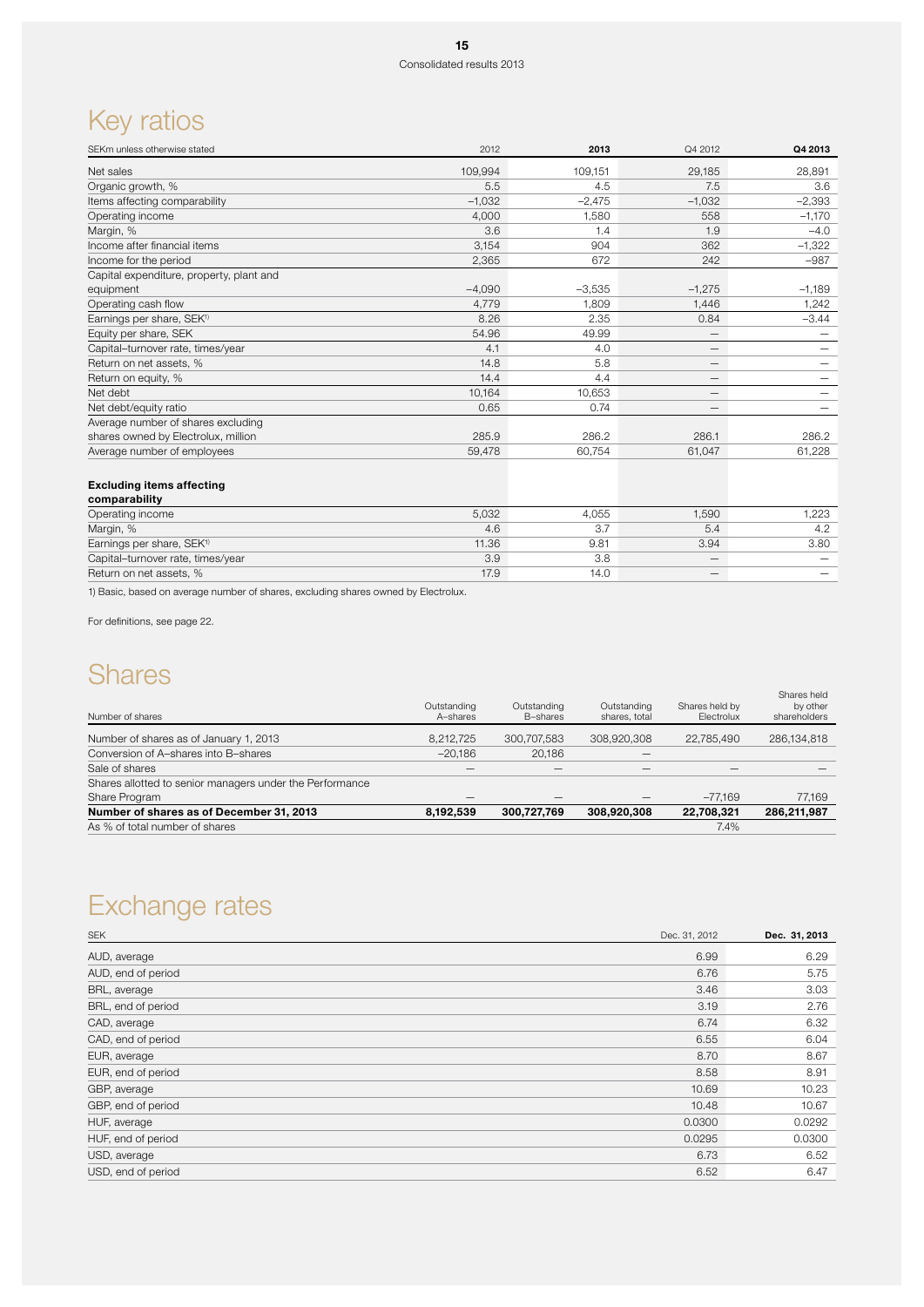# Net sales by business area

| <b>SEKm</b>                                     | 2012    | 2013    | Q4 2012 | Q4 2013 |
|-------------------------------------------------|---------|---------|---------|---------|
| Major Appliances Europe, Middle East and Africa | 34.278  | 33.436  | 9.216   | 9,281   |
| Major Appliances North America                  | 30.684  | 31.864  | 7.207   | 7,573   |
| Major Appliances Latin America                  | 22.044  | 20.695  | 6.411   | 5.639   |
| Major Appliances Asia/Pacific                   | 8.405   | 8.653   | 2.259   | 2.157   |
| Small Appliances                                | 9,011   | 8.952   | 2.689   | 2,697   |
| Professional Products                           | 5.571   | 5.550   | 1.402   | 1,544   |
| Other                                           |         |         |         |         |
| Total                                           | 109.994 | 109.151 | 29.185  | 28.891  |

# Operating income by business area

| <b>SEKm</b>                                     | 2012     | 2013     | Q4 2012  | Q4 2013  |
|-------------------------------------------------|----------|----------|----------|----------|
| Major Appliances Europe, Middle East and Africa | 1,105    | 347      | 335      | 227      |
| Margin, %                                       | 3.2      | 1.0      | 3.6      | 2.4      |
| Major Appliances North America                  | 1,452    | 2,136    | 337      | 453      |
| Margin, %                                       | 4.7      | 6.7      | 4.7      | 6.0      |
| Major Appliances Latin America                  | 1,590    | 979      | 657      | 224      |
| Margin, %                                       | 7.2      | 4.7      | 10.2     | 4.0      |
| Major Appliances Asia/Pacific                   | 746      | 467      | 211      | 96       |
| Margin, %                                       | 8.9      | 5.4      | 9.3      | 4.5      |
| Small Appliances                                | 461      | 391      | 219      | 227      |
| Margin, %                                       | 5.1      | 4.4      | 8.1      | 8.4      |
| Professional Products                           | 588      | 510      | 155      | 172      |
| Margin, %                                       | 10.6     | 9.2      | 11.1     | 11.1     |
| Common Group costs, etc.                        | $-910$   | $-775$   | $-324$   | $-176$   |
| Total Group, excluding items affecting com-     |          |          |          |          |
| parability                                      | 5,032    | 4,055    | 1,590    | 1,223    |
| Margin, %                                       | 4.6      | 3.7      | 5.4      | 4.2      |
| Items affecting comparability                   | $-1,032$ | $-2,475$ | $-1,032$ | $-2,393$ |
| <b>Operating income</b>                         | 4,000    | 1,580    | 558      | $-1,170$ |
| Margin, %                                       | 3.6      | 1.4      | 1.9      | $-4.0$   |

# Change in net sales by business area

|                                                 |        | 2013 in comparable |         | Q4 2013<br>in comparable |
|-------------------------------------------------|--------|--------------------|---------|--------------------------|
| Year-over-year, %                               | 2013   | currencies         | Q4 2013 | currencies               |
| Major Appliances Europe, Middle East and Africa | $-2.5$ | $-0.2$             | 0.7     | 1.1                      |
| Major Appliances North America                  | 3.8    | 7.6                | 5.1     | 7.6                      |
| Major Appliances Latin America                  | $-6.1$ | 6.1                | $-12.0$ | 0.4                      |
| Major Appliances Asia/Pacific                   | 3.0    | 10.8               | $-4.5$  | 4.3                      |
| <b>Small Appliances</b>                         | $-0.7$ | 4.4                | 0.3     | 4.8                      |
| <b>Professional Products</b>                    | $-0.4$ | 1.7                | 10.1    | 10.6                     |
| <b>Total change</b>                             | $-0.8$ | 4.5                | $-1.0$  | 3.6                      |

# Change in operating income by business area

| Year-over-year, %                                     | 2013    | 2013 in comparable<br>currencies | Q4 2013 | Q4 2013<br>in comparable<br>currencies |
|-------------------------------------------------------|---------|----------------------------------|---------|----------------------------------------|
| Major Appliances Europe, Middle East and Africa       | $-68.6$ | $-68.7$                          | $-32.2$ | $-31.6$                                |
| Major Appliances North America                        | 47.1    | 52.1                             | 34.4    | 49.3                                   |
| Major Appliances Latin America                        | $-38.4$ | $-30.1$                          | $-65.9$ | $-59.7$                                |
| Major Appliances Asia/Pacific                         | $-37.4$ | $-32.3$                          | $-54.5$ | $-49.6$                                |
| Small Appliances                                      | $-15.2$ | $-11.0$                          | 3.7     | 11.3                                   |
| <b>Professional Products</b>                          | $-13.3$ | $-11.8$                          | 11.0    | 11.7                                   |
| Total change, excluding items affecting comparability | $-19.4$ | $-14.4$                          | $-23.1$ | $-17.0$                                |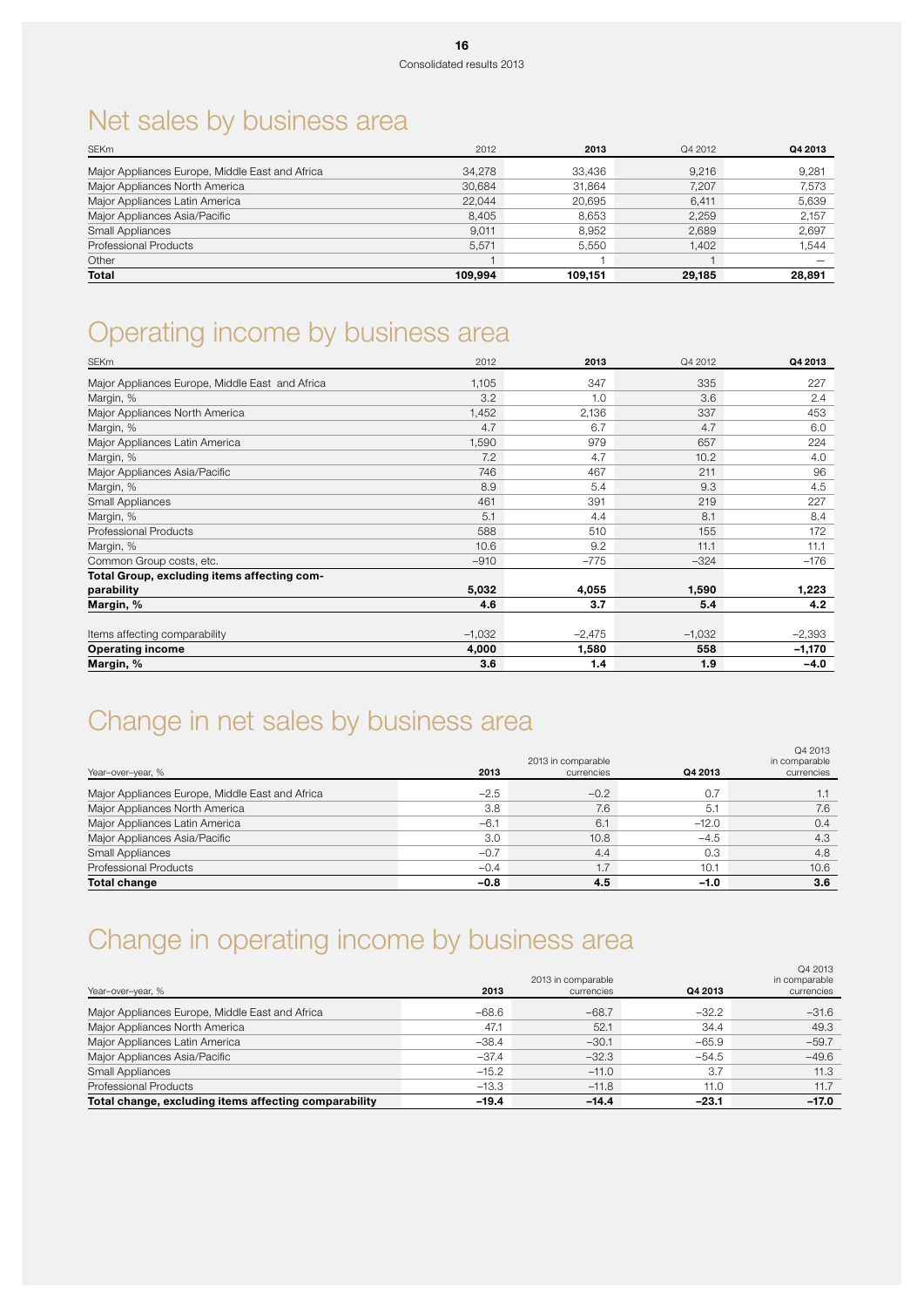# Working capital and net assets

|                                         |               | % of annualized |               | % of annualized |
|-----------------------------------------|---------------|-----------------|---------------|-----------------|
| <b>SEKm</b>                             | Dec. 31, 2012 | net sales       | Dec. 31, 2013 | net sales       |
| Inventories                             | 12,963        | 11.3            | 12,154        | 10.6            |
| Trade receivables                       | 18,288        | 15.9            | 19.441        | 17.0            |
| Accounts payable                        | $-20.590$     | $-17.9$         | $-20,607$     | $-18.0$         |
| <b>Provisions</b>                       | $-6,697$      |                 | $-7,556$      |                 |
| Prepaid and accrued income and expenses | $-7,467$      |                 | $-7,933$      |                 |
| Taxes and other assets and liabilities  | $-3,002$      |                 | $-1,299$      |                 |
| <b>Working capital</b>                  | $-6,505$      | $-5.7$          | $-5,800$      | $-5.1$          |
| Property, plant and equipment           | 16,693        |                 | 17,264        |                 |
| Goodwill                                | 5.541         |                 | 4.875         |                 |
| Other non-current assets                | 8,003         |                 | 5,263         |                 |
| Deferred tax assets and liabilities     | 2,158         |                 | 3,359         |                 |
| <b>Net assets</b>                       | 25,890        | 22.5            | 24,961        | 21.8            |
| Average net assets                      | 27,070        | 24.6            | 27,148        | 24.9            |
| Average net assets, excluding items     |               |                 |               |                 |
| affecting comparability                 | 28,112        | 25.6            | 28,915        | 26.5            |

# Net assets by business area

|                                | Assets           |                  | Equity and liabilities |                  | Net assets       |                  |
|--------------------------------|------------------|------------------|------------------------|------------------|------------------|------------------|
| <b>SEKm</b>                    | Dec. 31,<br>2012 | Dec. 31,<br>2013 | Dec. 31,<br>2012       | Dec. 31,<br>2013 | Dec. 31,<br>2012 | Dec. 31,<br>2013 |
| Major Appliances Europe,       |                  |                  |                        |                  |                  |                  |
| Middle East and Africa         | 22,800           | 22,936           | 14,067                 | 14,408           | 8,733            | 8,528            |
| Major Appliances North America | 12,106           | 12,886           | 7,293                  | 7,606            | 4,813            | 5,280            |
| Major Appliances Latin America | 13,337           | 12,875           | 6,601                  | 6,321            | 6,736            | 6,554            |
| Major Appliances Asia/Pacific  | 4,933            | 4,866            | 2,708                  | 2,852            | 2,225            | 2,014            |
| Small Appliances               | 4,528            | 4,756            | 2,973                  | 3,202            | 1,555            | 1,554            |
| <b>Professional Products</b>   | 2,664            | 2,720            | 1.681                  | 1.760            | 983              | 960              |
| Other <sup>1)</sup>            | 7,137            | 7.285            | 6,292                  | 7,214            | 845              | 71               |
| Total operating assets and     |                  |                  |                        |                  |                  |                  |
| liabilities                    | 67,505           | 68,324           | 41,615                 | 43,363           | 25,890           | 24,961           |
| Liquid funds                   | 7,403            | 7,232            |                        |                  |                  |                  |
| Interest-bearing receivables   |                  | -                |                        |                  |                  |                  |
| Interest-bearing liabilities   | –                | -                | 13,088                 | 14,905           | _                |                  |
| Pension assets and liabilities | 286              | 445              | 4,765                  | 3,425            | –                |                  |
| Equity                         |                  | -                | 15,726                 | 14,308           |                  |                  |
| Total                          | 75,194           | 76,001           | 75,194                 | 76,001           | –                |                  |

1) Includes common functions, tax items and restructuring provisions.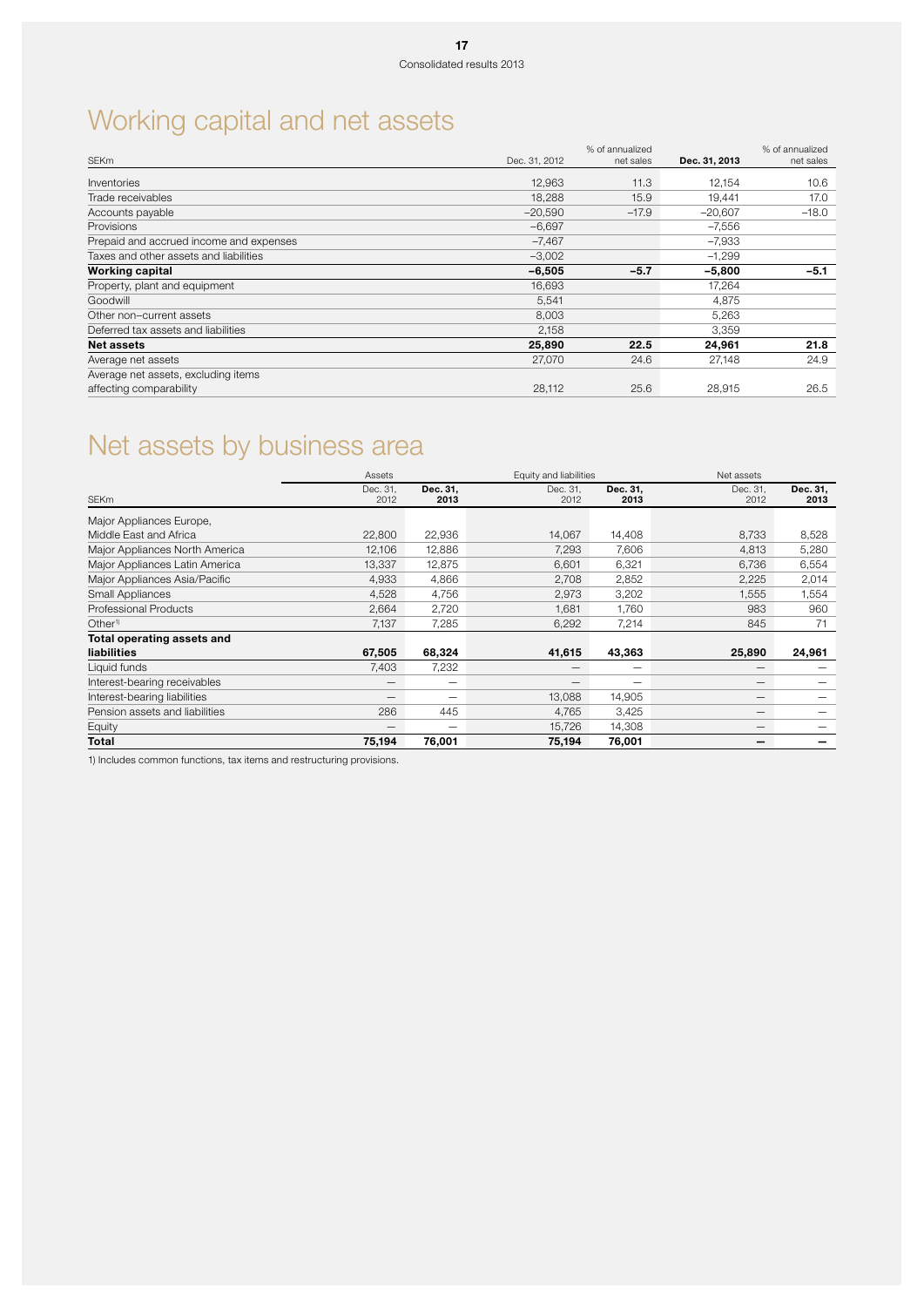# Net sales and income per quarter

|        |         |         |          | Full year |        |         |         |          | Full year |
|--------|---------|---------|----------|-----------|--------|---------|---------|----------|-----------|
|        |         |         |          |           |        |         |         |          | 2013      |
| 25,875 | 27,763  | 27,171  | 29,185   | 109,994   | 25,328 | 27,674  | 27,258  | 28,891   | 109,151   |
| 907    | 1,112   | 1,423   | 558      | 4,000     | 638    | 1,037   | 1,075   | $-1,170$ | 1,580     |
| 3.5    | 4.0     | 5.2     | 1.9      | 3.6       | 2.5    | 3.7     | 3.9     | $-4.0$   | 1.4       |
|        |         |         |          |           |        |         |         |          |           |
| 907    | 1,112   | 1,423   | 1,590    | 5,032     | 720    | 1,037   | 1,075   | 1,223    | 4,055     |
| 3.5    | 4.0     | 5.2     | 5.4      | 4.6       | 2.8    | 3.7     | 3.9     | 4.2      | 3.7       |
| 712    | 910     | 1,170   | 362      | 3,154     | 483    | 859     | 884     | $-1,322$ | 904       |
|        |         |         |          |           |        |         |         |          |           |
| 712    | 910     | 1,170   | 1,394    | 4,186     | 565    | 859     | 884     | 1,071    | 3,379     |
| 499    | 701     | 923     | 242      | 2,365     | 361    | 642     | 656     | $-987$   | 672       |
| 1.76   | 2.44    | 3.22    | 0.84     | 8.26      | 1.26   | 2.24    | 2.29    | $-3.44$  | 2.35      |
|        |         |         |          |           |        |         |         |          |           |
| 1.76   | 2.44    | 3.22    | 3.94     | 11.36     | 1.48   | 2.24    | 2.29    | 3.80     | 9.81      |
|        |         |         |          |           |        |         |         |          |           |
| —      |         | —       | $-1,032$ | $-1,032$  | $-82$  |         | -       | $-2,393$ | $-2,475$  |
|        |         |         |          |           |        |         |         |          |           |
| 286.1  | 286.1   | 286.1   | 286.1    | 286.1     | 286.2  | 286.2   | 286.2   | 286.2    | 286.2     |
|        |         |         |          |           |        |         |         |          |           |
| 285.4  | 286.1   | 286.1   | 286.1    | 285.9     | 286.2  | 286.2   | 286.2   | 286.2    | 286.2     |
|        | Q1 2012 | Q2 2012 | Q3 2012  | Q4 2012   | 2012   | Q1 2013 | Q2 2013 | Q3 2013  | Q4 2013   |

1) Basic, based on average number of shares, excluding shares owned by Electrolux.

2) Restructuring provisions, write-downs and capital loss on divestments.

# Net sales and operating income by business area per quarter

| <b>SEKm</b>                                               | Q1 2012 | Q2 2012                  | Q3 2012                  | Q4 2012      | Full year<br>2012 | Q1 2013      | Q2 2013                  | Q3 2013                  | Q4 2013                  | Full year<br>2013 |
|-----------------------------------------------------------|---------|--------------------------|--------------------------|--------------|-------------------|--------------|--------------------------|--------------------------|--------------------------|-------------------|
|                                                           |         |                          |                          |              |                   |              |                          |                          |                          |                   |
| Major Appliances Europe, Middle<br><b>East and Africa</b> |         |                          |                          |              |                   |              |                          |                          |                          |                   |
| Net sales                                                 | 8,265   | 8,216                    | 8,581                    | 9,216        | 34,278            | 7,595        | 8,040                    | 8,520                    | 9,281                    | 33,436            |
| Operating income                                          | 271     | 205                      | 294                      | 335          | 1,105             | 11           | $-2$                     | 111                      | 227                      | 347               |
| Margin, %                                                 | 3.3     | 2.5                      | 3.4                      | 3.6          | 3.2               | 0.1          | 0.0                      | 1.3                      | 2.4                      | 1.0               |
| <b>Major Appliances North America</b>                     |         |                          |                          |              |                   |              |                          |                          |                          |                   |
| Net sales                                                 | 7,107   | 8,599                    | 7,771                    | 7,207        | 30,684            | 7,678        | 8,448                    | 8,165                    | 7,573                    | 31,864            |
| Operating income                                          | 131     | 488                      | 496                      | 337          | 1,452             | 457          | 663                      | 563                      | 453                      | 2,136             |
| Margin, %                                                 | 1.8     | 5.7                      | 6.4                      | 4.7          | 4.7               | 6.0          | 7.8                      | 6.9                      | 6.0                      | 6.7               |
| <b>Major Appliances Latin America</b>                     |         |                          |                          |              |                   |              |                          |                          |                          |                   |
| Net sales                                                 | 5,149   | 5,183                    | 5,301                    | 6,411        | 22,044            | 4,885        | 5,472                    | 4,699                    | 5,639                    | 20,695            |
| Operating income                                          | 278     | 316                      | 339                      | 657          | 1,590             | 251          | 261                      | 243                      | 224                      | 979               |
| Margin, %                                                 | 5.4     | 6.1                      | 6.4                      | 10.2         | 7.2               | 5.1          | 4.8                      | 5.2                      | 4.0                      | 4.7               |
| <b>Major Appliances Asia/Pacific</b>                      |         |                          |                          |              |                   |              |                          |                          |                          |                   |
| Net sales                                                 | 1,841   | 2,198                    | 2,107                    | 2,259        | 8,405             | 1,948        | 2,227                    | 2,321                    | 2,157                    | 8,653             |
| Operating income                                          | 155     | 172                      | 208                      | 211          | 746               | 106          | 148                      | 117                      | 96                       | 467               |
| Margin, %                                                 | 8.4     | 7.8                      | 9.9                      | 9.3          | 8.9               | 5.4          | 6.6                      | 5.0                      | 4.5                      | 5.4               |
| <b>Small Appliances</b>                                   |         |                          |                          |              |                   |              |                          |                          |                          |                   |
| Net sales                                                 | 2,105   | 2,105                    | 2,112                    | 2,689        | 9,011             | 2,020        | 2,104                    | 2,131                    | 2,697                    | 8,952             |
| Operating income                                          | 93      | 25                       | 124                      | 219          | 461               | 17           | 50                       | 97                       | 227                      | 391               |
| Margin, %                                                 | 4.4     | 1.2                      | 5.9                      | 8.1          | 5.1               | 0.8          | 2.4                      | 4.6                      | 8.4                      | 4.4               |
| <b>Professional Products</b>                              |         |                          |                          |              |                   |              |                          |                          |                          |                   |
| Net sales                                                 | 1,408   | 1,462                    | 1,299                    | 1,402        | 5,571             | 1,201        | 1,383                    | 1,422                    | 1,544                    | 5,550             |
| Operating income                                          | 130     | 154                      | 149                      | 155          | 588               | 59           | 112                      | 167                      | 172                      | 510               |
| Margin, %                                                 | 9.2     | 10.5                     | 11.5                     | 11.1         | 10.6              | 4.9          | 8.1                      | 11.7                     | 11.1                     | 9.2               |
| Other                                                     |         |                          |                          |              |                   |              |                          |                          |                          |                   |
| Net sales                                                 |         | $\overline{\phantom{0}}$ | $\overline{\phantom{0}}$ | $\mathbf{1}$ | $\mathbf{1}$      | $\mathbf{1}$ | $\overline{\phantom{0}}$ | $\overline{\phantom{0}}$ | $\overline{\phantom{0}}$ | $\mathbf{1}$      |
| Operating income, common group costs, etc.                | $-151$  | $-248$                   | $-187$                   | $-324$       | $-910$            | $-181$       | $-195$                   | $-223$                   | $-176$                   | $-775$            |
| Total Group, excluding items affecting<br>comparability   |         |                          |                          |              |                   |              |                          |                          |                          |                   |
| Net sales                                                 | 25,875  | 27,763                   | 27,171                   | 29,185       | 109,994           | 25,328       | 27,674                   | 27,258                   | 28,891                   | 109,151           |
| Operating income                                          | 907     | 1,112                    | 1,423                    | 1,590        | 5,032             | 720          | 1,037                    | 1,075                    | 1,223                    | 4,055             |
| Margin, %                                                 | 3.5     | 4.0                      | 5.2                      | 5.4          | 4.6               | 2.8          | 3.7                      | 3.9                      | 4.2                      | 3.7               |
| Items affecting comparability                             |         |                          | $\overline{\phantom{0}}$ | $-1,032$     | $-1,032$          | $-82$        | —<br>—                   | $\overline{\phantom{0}}$ | $-2,393$                 | $-2,475$          |
| <b>Total Group</b>                                        |         |                          |                          |              |                   |              |                          |                          |                          |                   |
| Net sales                                                 | 25,875  | 27,763                   | 27,171                   | 29,185       | 109,994           | 25,328       | 27,674                   | 27,258                   | 28,891                   | 109,151           |
| Operating income                                          | 907     | 1,112                    | 1,423                    | 558          | 4,000             | 638          | 1,037                    | 1,075                    | $-1,170$                 | 1,580             |
| Margin, %                                                 | 3.5     | 4.0                      | 5.2                      | 1.9          | 3.6               | 2.5          | 3.7                      | 3.9                      | $-4.0$                   | 1.4               |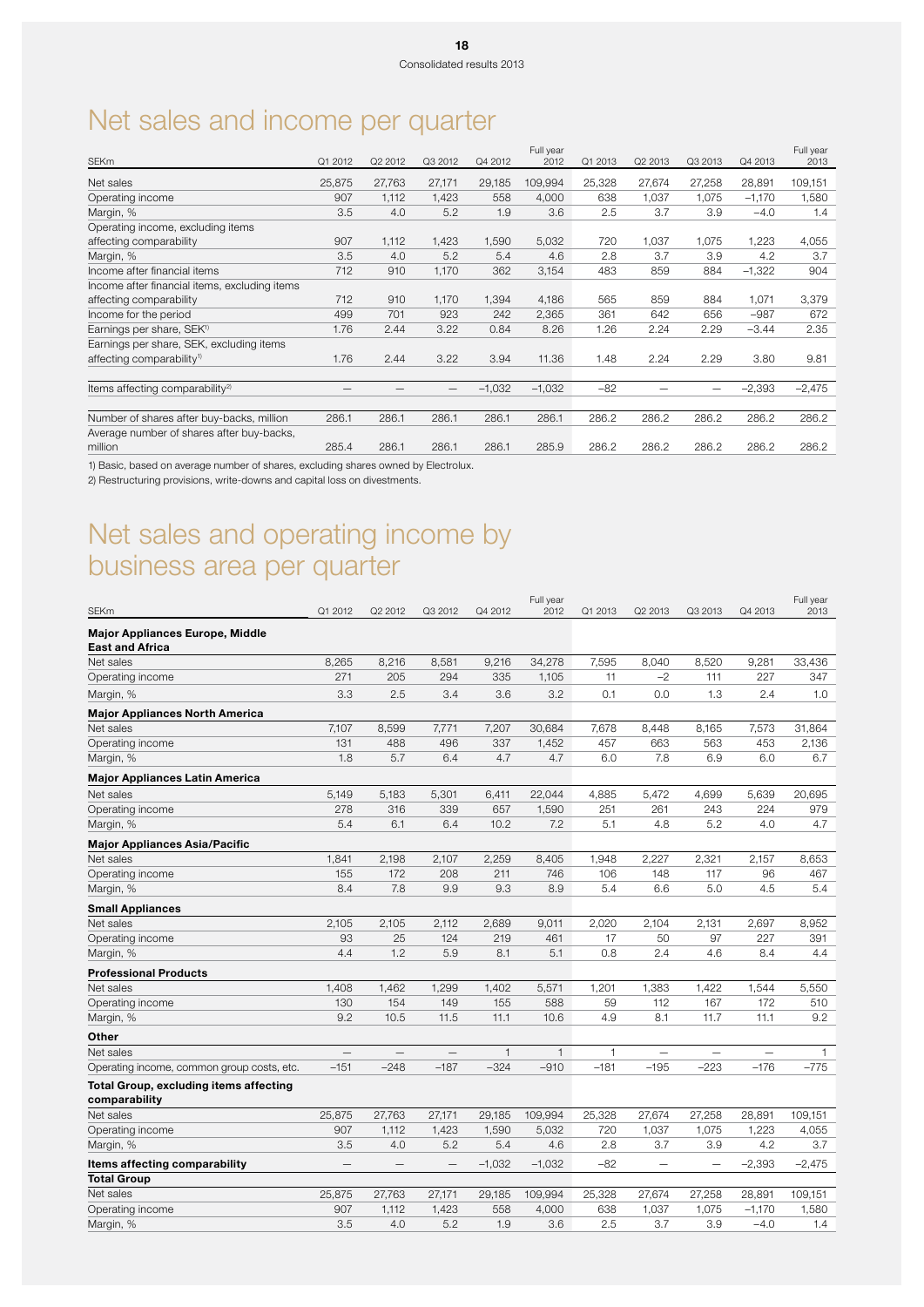## Fair value and carrying amount on financial assets and liabilities

|                                                             | Full year 2012 |                    | Q4 2012    |                    | Q4 2013    |                    |
|-------------------------------------------------------------|----------------|--------------------|------------|--------------------|------------|--------------------|
| <b>SEKm</b>                                                 | Fair value     | Carrying<br>amount | Fair value | Carrying<br>amount | Fair value | Carrying<br>amount |
| Per category                                                |                |                    |            |                    |            |                    |
| Financial assets at fair value through profit and loss      | 1.853          | 1.853              | 1.853      | 1.853              | 2.021      | 2.021              |
| Available-for-sale                                          | 229            | 229                | 229        | 229                | 160        | 160                |
| Loans and receivables                                       | 20,406         | 20,406             | 20,406     | 20.406             | 20.664     | 20,664             |
| Cash                                                        | 3.493          | 3,493              | 3.493      | 3.493              | 3.871      | 3.871              |
| <b>Total financial assets</b>                               | 25,981         | 25,981             | 25,981     | 25,981             | 26.716     | 26,716             |
| Financial liabilities at fair value through profit and loss | 241            | 241                | 241        | 241                | 171        | 171                |
| Financial liabilities measured at amortized cost            | 33,524         | 33,390             | 33,524     | 33,390             | 35,405     | 35,275             |
| <b>Total financial liabilities</b>                          | 33,765         | 33,631             | 33,765     | 33,631             | 35,576     | 35,446             |

### Fair value estimation

Valuation of financial instruments at fair value is done at the most accurate market prices available. Instruments which are quoted on the market, e.g., the major bond and interest-rate future markets, are all marked-to-market with the current price. The foreignexchange spot rate is used to convert the value into SEK. For instruments where no reliable price is available on the market, cash flows are discounted using the deposit/swap curve of the cash flow currency. If no proper cash flow schedule is available, e.g., as in the case with forward-rate agreements, the underlying schedule is used for valuation purposes.

provision of trade receivables and payables are assumed to approximate their fair values. The fair value of financial liabilities is estimated by discounting the future contractual cash flows at the current market-interest rate that is available to the Group for similar financial instruments. The Group's financial assets and liabilities are measured according to the following hierarchy:

Level 1: Quoted prices in active markets for identical assets or liabilities. Level 2: Inputs other than quoted prices included in Level 1 that are observable for assets or liabilities either directly or indirectly.

Level 3: Inputs for the assets or liabilities that are not entirely based on observable market data.

To the extent option instruments are used, the valuation is based on the Black & Scholes' formula. The carrying value less impairment

## Fair value measurement hierarchy

|                                                        |                          | Full year 2012           |       | Q4 2012                  |                   |       | Q4 2013 |         |       |
|--------------------------------------------------------|--------------------------|--------------------------|-------|--------------------------|-------------------|-------|---------|---------|-------|
| <b>Financial assets, SEKm</b>                          | Level :                  | Level 2                  | Total | Level 1                  | Level 2           | Total | Level 1 | Level 2 | Total |
| <b>Financial assets</b>                                | 552                      | -                        | 552   | 552                      | -                 | 552   | 279     |         | 279   |
| Financial assets at fair value through profit and loss | 323                      | $\overline{\phantom{m}}$ | 323   | 323                      | $\qquad \qquad -$ | 323   | 119     | -       | 119   |
| Available for sale                                     | 229                      | -                        | 229   | 229                      | -                 | 229   | 160     | -       | 160   |
| <b>Derivatives</b>                                     |                          | 183                      | 183   |                          | 183               | 183   |         | 241     | 241   |
| Derivatives for which hedge accounting is not applied, |                          |                          |       |                          |                   |       |         |         |       |
| i.e., held for trading                                 | $\overline{\phantom{0}}$ | 12                       | 12    | $\overline{\phantom{0}}$ | 12                | 12    | -       | 93      | 93    |
| Derivatives for which hedge accounting is applied      | —                        | 171                      | 171   | -                        | 171               | 171   | -       | 148     | 148   |
| Short-term investments and cash equivalents            | 1,347                    | -                        | 1,347 | 1,347                    |                   | 1,347 | 1,661   |         | 1,661 |
| Financial assets at fair value through profit and loss | 1,347                    |                          | 1,347 | 1,347                    | -                 | 1,347 | 1.661   | -       | 1,661 |
| Total financial assets                                 | 1.899                    | 183                      | 2,082 | 1,899                    | 183               | 2,082 | 1,940   | 241     | 2,181 |
| <b>Financial liabilities</b>                           |                          |                          |       |                          |                   |       |         |         |       |
| <b>Derivatives</b>                                     |                          | 241                      | 241   |                          | 241               | 241   |         | 171     | 171   |
| Derivatives for which hedge accounting is not applied, |                          |                          |       |                          |                   |       |         |         |       |
| i.e., held for trading                                 | $\overline{\phantom{0}}$ | 95                       | 95    | $\overline{\phantom{m}}$ | 95                | 95    | -       | 78      | 78    |
| Derivatives for which hedge accounting is applied      | –                        | 146                      | 146   | —                        | 146               | 146   | –       | 93      | 93    |
| <b>Total financial liabilities</b>                     |                          | 241                      | 241   |                          | 241               | 241   |         | 171     | 171   |

The Group strives for arranging master-netting agreements (ISDA) with the counterparts for derivative transactions and has established such agreements with the majority of the counterparts, i.e., if a counterparty will default, assets and liabilities will be netted. Derivatives are presented gross in the balance sheet.

The disclosure of this information in the interim report is a consequence of updated disclosure requirements in IAS 34 Interim Financial Reporting. The information was earlier provided yearly in the notes to the financial statements in the Annual Report.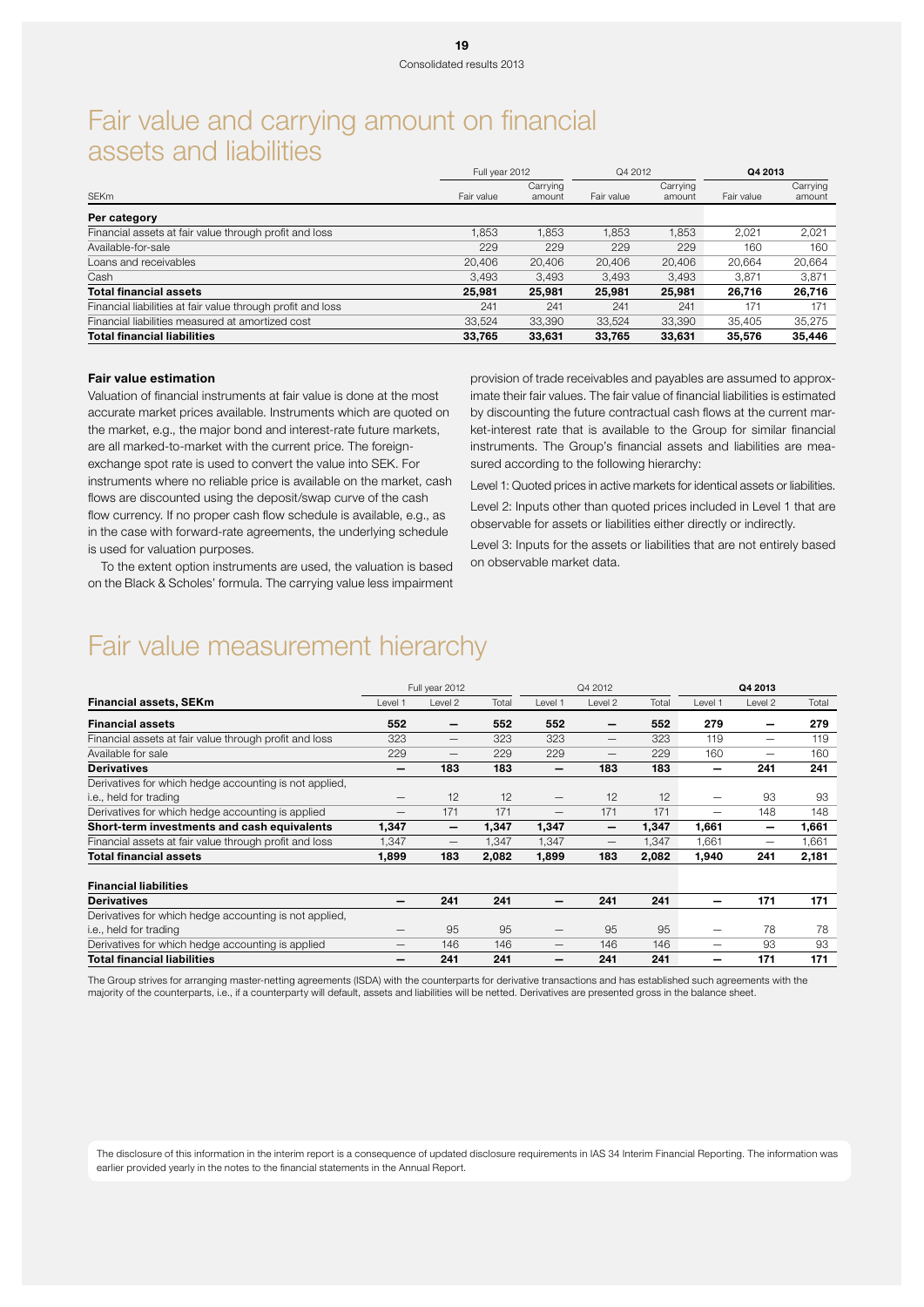# Parent Company income statement

| <b>SEKm</b>                   | 2012     | 2013      | Q4 2012  | Q4 2013  |
|-------------------------------|----------|-----------|----------|----------|
| <b>Net sales</b>              | 6,125    | 28,856    | 1,676    | 7,899    |
| Cost of goods sold            | $-4,638$ | $-25,382$ | $-1,377$ | $-7,197$ |
| <b>Gross operating income</b> | 1,487    | 3,474     | 299      | 702      |
| Selling expenses              | $-1,297$ | -3,783    | $-415$   | $-1,170$ |
| Administrative expenses       | $-469$   | $-1,196$  | $-205$   | $-71$    |
| Other operating income        | 293      | 9         | 122      |          |
| Other operating expenses      | $-38$    | $-1,874$  | $-37$    | $-1,865$ |
| <b>Operating income</b>       | $-24$    | $-3,370$  | $-236$   | $-2,404$ |
| Financial income              | 1,918    | 2,335     | 435      | 399      |
| Financial expenses            | $-946$   | -826      | $-453$   | $-265$   |
| Financial items, net          | 972      | 1,509     | $-18$    | 134      |
| Income after financial items  | 948      | $-1,861$  | $-254$   | $-2,270$ |
| Appropriations                | 180      | 187       | 47       | 105      |
| Income before taxes           | 1,128    | $-1,674$  | $-207$   | $-2,165$ |
| Taxes                         | $-9$     | 765       | 46       | 813      |
| Income for the period         | 1,119    | -909      | $-161$   | $-1,352$ |

# Parent Company balance sheet

| <b>SEKm</b>                         | Dec. 31, 2012            | Dec. 31, 2013 |
|-------------------------------------|--------------------------|---------------|
| <b>Assets</b>                       |                          |               |
| Non-current assets                  | 33,436                   | 33,001        |
| Current assets                      | 16,008                   | 22,027        |
| <b>Total assets</b>                 | 49,444                   | 55,028        |
| <b>Equity and liabilities</b>       |                          |               |
| Restricted equity                   | 4,562                    | 4,562         |
| Non-restricted equity               | 15,269                   | 12,531        |
| <b>Total equity</b>                 | 19,831                   | 17,093        |
| Untaxed reserves                    | 581                      | 558           |
| Provisions                          | 1,097                    | 1,843         |
| Non-current liabilities             | 9,573                    | 11,472        |
| <b>Current liabilities</b>          | 18,362                   | 24,062        |
| <b>Total equity and liabilities</b> | 49,444                   | 55,028        |
| <b>Pledged assets</b>               | $\overline{\phantom{a}}$ |               |
| <b>Contingent liabilities</b>       | 1,692                    | 1,815         |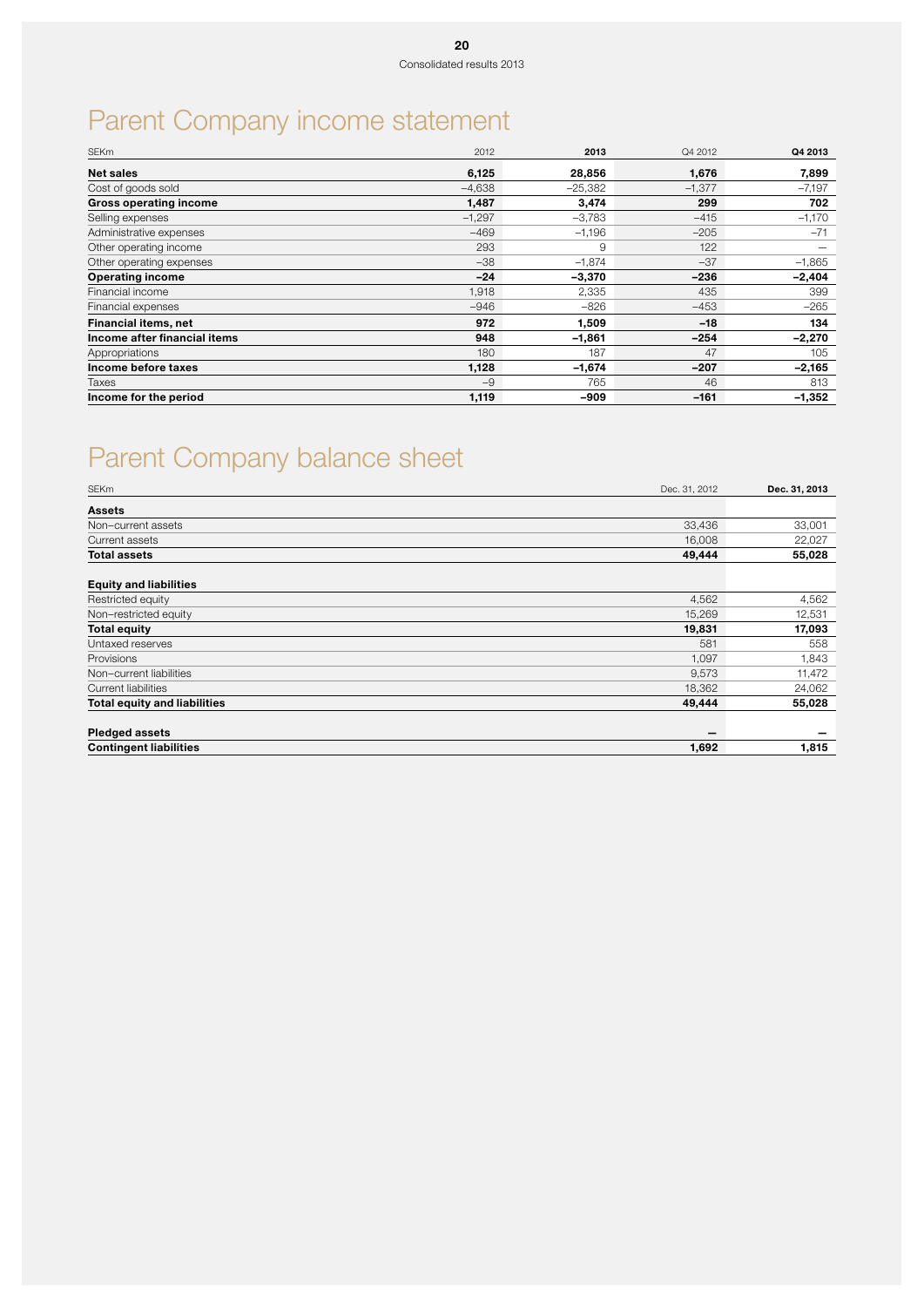# Operations by business area yearly

| Major Appliances Europe, Middle East and Africa<br>Net sales<br>40,500<br>36,596<br>34,278<br>33,436<br>34,029<br>1,912<br>2,297<br>Operating income<br>709<br>1,105<br>347<br>4.7<br>6.3<br>2.1<br>3.2<br>1.0<br>Margin, %<br><b>Major Appliances North America</b><br>Net sales<br>32,694<br>30,969<br>27,665<br>30,684<br>31,864<br>Operating income<br>1,299<br>1,442<br>250<br>1,452<br>2,136<br>0.9<br>Margin, %<br>4.0<br>4.7<br>4.7<br>6.7<br>Major Appliances Latin America<br>13,302<br>16,260<br>17,810<br>Net sales<br>22,044<br>20,695<br>809<br>820<br>1,590<br>Operating income<br>951<br>979<br>Margin, %<br>6.1<br>5.8<br>4.6<br>7.2<br>4.7<br>Major Appliances Asia/Pacific<br>Net sales<br>7,037<br>7,852<br>7,679<br>8,405<br>8,653<br>Operating income<br>378<br>793<br>736<br>746<br>467<br>5.4<br>9.4<br>Margin, %<br>10.3<br>8.9<br>5.4<br><b>Small Appliances</b><br>Net sales<br>8,464<br>8,422<br>8,359<br>9,011<br>8.952<br>763<br>802<br>543<br>461<br>391<br>Operating income<br>Margin, %<br>9.0<br>9.5<br>6.5<br>5.1<br>4.4<br><b>Professional Products</b><br>7,129<br>5,571<br>5,550<br>Net sales<br>6,389<br>5,882<br>668<br>743<br>841<br>588<br>Operating income<br>510<br>Margin, %<br>9.4<br>11.6<br>14.3<br>10.6<br>9.2<br>Other<br>Net sales<br>6<br>11<br>$\mathbf{1}$<br>$\mathbf{1}$<br>$\mathbf{1}$<br>$-744$<br>$-507$<br>$-534$<br>$-910$<br>$-775$<br>Operating income, common Group costs, etc.<br>Total Group, excluding items affecting comparability<br>Net sales<br>109,132<br>106,326<br>101,598<br>109,994<br>109,151<br>Operating income<br>5,322<br>6,494<br>3,155<br>5,032<br>4,055<br>4.9<br>6.1<br>3.1<br>3.7<br>Margin, %<br>4.6<br>$-1,561$<br>$-1,064$<br>$-138$<br>$-1,032$<br>$-2,475$<br>Items affecting comparability<br>Total Group, including items affecting comparability<br>Net sales<br>109,132<br>106,326<br>101,598<br>109,994<br>109,151<br>Operating income<br>3,761<br>5,430<br>3,017<br>4,000<br>1,580<br>3.6<br>3.4<br>5.1<br>3.0<br>1.4<br>Margin, % | <b>SEKm</b> | 2009 | 2010 | 2011 | 2012 | 2013 |
|---------------------------------------------------------------------------------------------------------------------------------------------------------------------------------------------------------------------------------------------------------------------------------------------------------------------------------------------------------------------------------------------------------------------------------------------------------------------------------------------------------------------------------------------------------------------------------------------------------------------------------------------------------------------------------------------------------------------------------------------------------------------------------------------------------------------------------------------------------------------------------------------------------------------------------------------------------------------------------------------------------------------------------------------------------------------------------------------------------------------------------------------------------------------------------------------------------------------------------------------------------------------------------------------------------------------------------------------------------------------------------------------------------------------------------------------------------------------------------------------------------------------------------------------------------------------------------------------------------------------------------------------------------------------------------------------------------------------------------------------------------------------------------------------------------------------------------------------------------------------------------------------------------------------------------------------------------------------------------------------------------------------------------------|-------------|------|------|------|------|------|
|                                                                                                                                                                                                                                                                                                                                                                                                                                                                                                                                                                                                                                                                                                                                                                                                                                                                                                                                                                                                                                                                                                                                                                                                                                                                                                                                                                                                                                                                                                                                                                                                                                                                                                                                                                                                                                                                                                                                                                                                                                       |             |      |      |      |      |      |
|                                                                                                                                                                                                                                                                                                                                                                                                                                                                                                                                                                                                                                                                                                                                                                                                                                                                                                                                                                                                                                                                                                                                                                                                                                                                                                                                                                                                                                                                                                                                                                                                                                                                                                                                                                                                                                                                                                                                                                                                                                       |             |      |      |      |      |      |
|                                                                                                                                                                                                                                                                                                                                                                                                                                                                                                                                                                                                                                                                                                                                                                                                                                                                                                                                                                                                                                                                                                                                                                                                                                                                                                                                                                                                                                                                                                                                                                                                                                                                                                                                                                                                                                                                                                                                                                                                                                       |             |      |      |      |      |      |
|                                                                                                                                                                                                                                                                                                                                                                                                                                                                                                                                                                                                                                                                                                                                                                                                                                                                                                                                                                                                                                                                                                                                                                                                                                                                                                                                                                                                                                                                                                                                                                                                                                                                                                                                                                                                                                                                                                                                                                                                                                       |             |      |      |      |      |      |
|                                                                                                                                                                                                                                                                                                                                                                                                                                                                                                                                                                                                                                                                                                                                                                                                                                                                                                                                                                                                                                                                                                                                                                                                                                                                                                                                                                                                                                                                                                                                                                                                                                                                                                                                                                                                                                                                                                                                                                                                                                       |             |      |      |      |      |      |
|                                                                                                                                                                                                                                                                                                                                                                                                                                                                                                                                                                                                                                                                                                                                                                                                                                                                                                                                                                                                                                                                                                                                                                                                                                                                                                                                                                                                                                                                                                                                                                                                                                                                                                                                                                                                                                                                                                                                                                                                                                       |             |      |      |      |      |      |
|                                                                                                                                                                                                                                                                                                                                                                                                                                                                                                                                                                                                                                                                                                                                                                                                                                                                                                                                                                                                                                                                                                                                                                                                                                                                                                                                                                                                                                                                                                                                                                                                                                                                                                                                                                                                                                                                                                                                                                                                                                       |             |      |      |      |      |      |
|                                                                                                                                                                                                                                                                                                                                                                                                                                                                                                                                                                                                                                                                                                                                                                                                                                                                                                                                                                                                                                                                                                                                                                                                                                                                                                                                                                                                                                                                                                                                                                                                                                                                                                                                                                                                                                                                                                                                                                                                                                       |             |      |      |      |      |      |
|                                                                                                                                                                                                                                                                                                                                                                                                                                                                                                                                                                                                                                                                                                                                                                                                                                                                                                                                                                                                                                                                                                                                                                                                                                                                                                                                                                                                                                                                                                                                                                                                                                                                                                                                                                                                                                                                                                                                                                                                                                       |             |      |      |      |      |      |
|                                                                                                                                                                                                                                                                                                                                                                                                                                                                                                                                                                                                                                                                                                                                                                                                                                                                                                                                                                                                                                                                                                                                                                                                                                                                                                                                                                                                                                                                                                                                                                                                                                                                                                                                                                                                                                                                                                                                                                                                                                       |             |      |      |      |      |      |
|                                                                                                                                                                                                                                                                                                                                                                                                                                                                                                                                                                                                                                                                                                                                                                                                                                                                                                                                                                                                                                                                                                                                                                                                                                                                                                                                                                                                                                                                                                                                                                                                                                                                                                                                                                                                                                                                                                                                                                                                                                       |             |      |      |      |      |      |
|                                                                                                                                                                                                                                                                                                                                                                                                                                                                                                                                                                                                                                                                                                                                                                                                                                                                                                                                                                                                                                                                                                                                                                                                                                                                                                                                                                                                                                                                                                                                                                                                                                                                                                                                                                                                                                                                                                                                                                                                                                       |             |      |      |      |      |      |
|                                                                                                                                                                                                                                                                                                                                                                                                                                                                                                                                                                                                                                                                                                                                                                                                                                                                                                                                                                                                                                                                                                                                                                                                                                                                                                                                                                                                                                                                                                                                                                                                                                                                                                                                                                                                                                                                                                                                                                                                                                       |             |      |      |      |      |      |
|                                                                                                                                                                                                                                                                                                                                                                                                                                                                                                                                                                                                                                                                                                                                                                                                                                                                                                                                                                                                                                                                                                                                                                                                                                                                                                                                                                                                                                                                                                                                                                                                                                                                                                                                                                                                                                                                                                                                                                                                                                       |             |      |      |      |      |      |
|                                                                                                                                                                                                                                                                                                                                                                                                                                                                                                                                                                                                                                                                                                                                                                                                                                                                                                                                                                                                                                                                                                                                                                                                                                                                                                                                                                                                                                                                                                                                                                                                                                                                                                                                                                                                                                                                                                                                                                                                                                       |             |      |      |      |      |      |
|                                                                                                                                                                                                                                                                                                                                                                                                                                                                                                                                                                                                                                                                                                                                                                                                                                                                                                                                                                                                                                                                                                                                                                                                                                                                                                                                                                                                                                                                                                                                                                                                                                                                                                                                                                                                                                                                                                                                                                                                                                       |             |      |      |      |      |      |
|                                                                                                                                                                                                                                                                                                                                                                                                                                                                                                                                                                                                                                                                                                                                                                                                                                                                                                                                                                                                                                                                                                                                                                                                                                                                                                                                                                                                                                                                                                                                                                                                                                                                                                                                                                                                                                                                                                                                                                                                                                       |             |      |      |      |      |      |
|                                                                                                                                                                                                                                                                                                                                                                                                                                                                                                                                                                                                                                                                                                                                                                                                                                                                                                                                                                                                                                                                                                                                                                                                                                                                                                                                                                                                                                                                                                                                                                                                                                                                                                                                                                                                                                                                                                                                                                                                                                       |             |      |      |      |      |      |
|                                                                                                                                                                                                                                                                                                                                                                                                                                                                                                                                                                                                                                                                                                                                                                                                                                                                                                                                                                                                                                                                                                                                                                                                                                                                                                                                                                                                                                                                                                                                                                                                                                                                                                                                                                                                                                                                                                                                                                                                                                       |             |      |      |      |      |      |
|                                                                                                                                                                                                                                                                                                                                                                                                                                                                                                                                                                                                                                                                                                                                                                                                                                                                                                                                                                                                                                                                                                                                                                                                                                                                                                                                                                                                                                                                                                                                                                                                                                                                                                                                                                                                                                                                                                                                                                                                                                       |             |      |      |      |      |      |
|                                                                                                                                                                                                                                                                                                                                                                                                                                                                                                                                                                                                                                                                                                                                                                                                                                                                                                                                                                                                                                                                                                                                                                                                                                                                                                                                                                                                                                                                                                                                                                                                                                                                                                                                                                                                                                                                                                                                                                                                                                       |             |      |      |      |      |      |
|                                                                                                                                                                                                                                                                                                                                                                                                                                                                                                                                                                                                                                                                                                                                                                                                                                                                                                                                                                                                                                                                                                                                                                                                                                                                                                                                                                                                                                                                                                                                                                                                                                                                                                                                                                                                                                                                                                                                                                                                                                       |             |      |      |      |      |      |
|                                                                                                                                                                                                                                                                                                                                                                                                                                                                                                                                                                                                                                                                                                                                                                                                                                                                                                                                                                                                                                                                                                                                                                                                                                                                                                                                                                                                                                                                                                                                                                                                                                                                                                                                                                                                                                                                                                                                                                                                                                       |             |      |      |      |      |      |
|                                                                                                                                                                                                                                                                                                                                                                                                                                                                                                                                                                                                                                                                                                                                                                                                                                                                                                                                                                                                                                                                                                                                                                                                                                                                                                                                                                                                                                                                                                                                                                                                                                                                                                                                                                                                                                                                                                                                                                                                                                       |             |      |      |      |      |      |
|                                                                                                                                                                                                                                                                                                                                                                                                                                                                                                                                                                                                                                                                                                                                                                                                                                                                                                                                                                                                                                                                                                                                                                                                                                                                                                                                                                                                                                                                                                                                                                                                                                                                                                                                                                                                                                                                                                                                                                                                                                       |             |      |      |      |      |      |
|                                                                                                                                                                                                                                                                                                                                                                                                                                                                                                                                                                                                                                                                                                                                                                                                                                                                                                                                                                                                                                                                                                                                                                                                                                                                                                                                                                                                                                                                                                                                                                                                                                                                                                                                                                                                                                                                                                                                                                                                                                       |             |      |      |      |      |      |
|                                                                                                                                                                                                                                                                                                                                                                                                                                                                                                                                                                                                                                                                                                                                                                                                                                                                                                                                                                                                                                                                                                                                                                                                                                                                                                                                                                                                                                                                                                                                                                                                                                                                                                                                                                                                                                                                                                                                                                                                                                       |             |      |      |      |      |      |
|                                                                                                                                                                                                                                                                                                                                                                                                                                                                                                                                                                                                                                                                                                                                                                                                                                                                                                                                                                                                                                                                                                                                                                                                                                                                                                                                                                                                                                                                                                                                                                                                                                                                                                                                                                                                                                                                                                                                                                                                                                       |             |      |      |      |      |      |
|                                                                                                                                                                                                                                                                                                                                                                                                                                                                                                                                                                                                                                                                                                                                                                                                                                                                                                                                                                                                                                                                                                                                                                                                                                                                                                                                                                                                                                                                                                                                                                                                                                                                                                                                                                                                                                                                                                                                                                                                                                       |             |      |      |      |      |      |
|                                                                                                                                                                                                                                                                                                                                                                                                                                                                                                                                                                                                                                                                                                                                                                                                                                                                                                                                                                                                                                                                                                                                                                                                                                                                                                                                                                                                                                                                                                                                                                                                                                                                                                                                                                                                                                                                                                                                                                                                                                       |             |      |      |      |      |      |
|                                                                                                                                                                                                                                                                                                                                                                                                                                                                                                                                                                                                                                                                                                                                                                                                                                                                                                                                                                                                                                                                                                                                                                                                                                                                                                                                                                                                                                                                                                                                                                                                                                                                                                                                                                                                                                                                                                                                                                                                                                       |             |      |      |      |      |      |
|                                                                                                                                                                                                                                                                                                                                                                                                                                                                                                                                                                                                                                                                                                                                                                                                                                                                                                                                                                                                                                                                                                                                                                                                                                                                                                                                                                                                                                                                                                                                                                                                                                                                                                                                                                                                                                                                                                                                                                                                                                       |             |      |      |      |      |      |
|                                                                                                                                                                                                                                                                                                                                                                                                                                                                                                                                                                                                                                                                                                                                                                                                                                                                                                                                                                                                                                                                                                                                                                                                                                                                                                                                                                                                                                                                                                                                                                                                                                                                                                                                                                                                                                                                                                                                                                                                                                       |             |      |      |      |      |      |
|                                                                                                                                                                                                                                                                                                                                                                                                                                                                                                                                                                                                                                                                                                                                                                                                                                                                                                                                                                                                                                                                                                                                                                                                                                                                                                                                                                                                                                                                                                                                                                                                                                                                                                                                                                                                                                                                                                                                                                                                                                       |             |      |      |      |      |      |
|                                                                                                                                                                                                                                                                                                                                                                                                                                                                                                                                                                                                                                                                                                                                                                                                                                                                                                                                                                                                                                                                                                                                                                                                                                                                                                                                                                                                                                                                                                                                                                                                                                                                                                                                                                                                                                                                                                                                                                                                                                       |             |      |      |      |      |      |
|                                                                                                                                                                                                                                                                                                                                                                                                                                                                                                                                                                                                                                                                                                                                                                                                                                                                                                                                                                                                                                                                                                                                                                                                                                                                                                                                                                                                                                                                                                                                                                                                                                                                                                                                                                                                                                                                                                                                                                                                                                       |             |      |      |      |      |      |

Electrolux applies the amended standard for pension accounting, IAS 19 Employee Benefits, as of January 1, 2013, see page 11. Reported figures for 2012 have been restated to enable comparison. Reported figures for previous years have not been restated.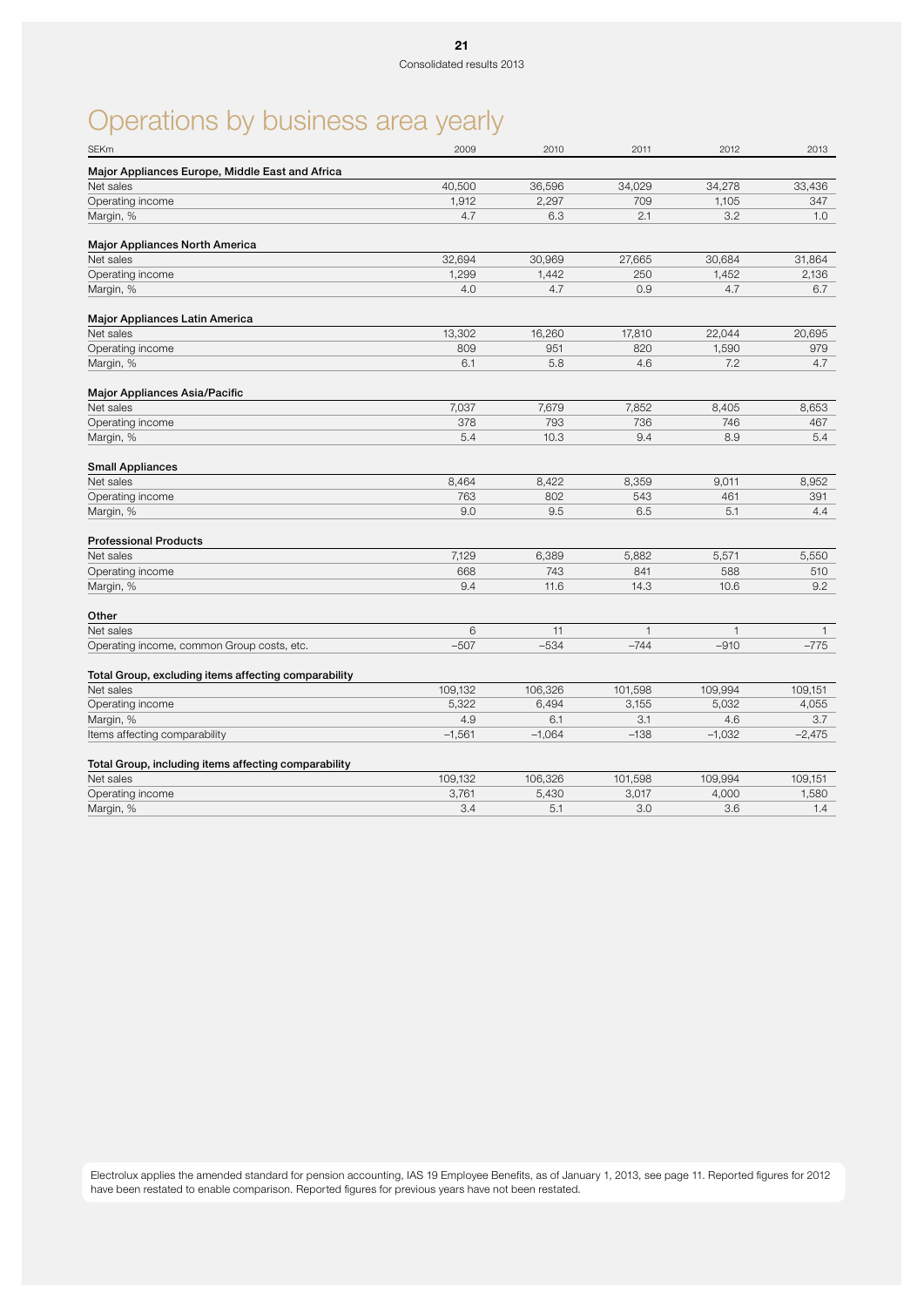## Five-year review

| SEKm unless otherwise stated                       | 2009     | 2010     | 2011    | 2012     | 2013                 |
|----------------------------------------------------|----------|----------|---------|----------|----------------------|
| Net sales                                          | 109,132  | 106,326  | 101,598 | 109,994  | 109,151              |
| Organic growth, %                                  | $-4.8$   | 1.5      | 0.2     | 5.5      | 4.5                  |
| Items affecting comparability                      | $-1,561$ | $-1,064$ | $-138$  | $-1,032$ | $-2,475$             |
| Operating income                                   | 3,761    | 5,430    | 3,017   | 4,000    | 1,580                |
| Margin, %                                          | 3.4      | 5.1      | 3.0     | 3.6      | 1.4                  |
| Income after financial items                       | 3,484    | 5,306    | 2,780   | 3,154    | 904                  |
| Income for the period                              | 2,607    | 3,997    | 2,064   | 2,365    | 672                  |
| Capital expenditure, property, plant and equipment | 2,223    | 3,221    | 3,163   | 4,090    | $-3,535$             |
| Operating cash flow                                | 6,603    | 4,587    | 2,745   | 4,779    | 1,809                |
| Earnings per share, SEK                            | 9.18     | 14.04    | 7.25    | 8.26     | 2.35                 |
| Equity per share, SEK                              | 66       | 72       | 73      | 55       | 50                   |
| Dividend per share, SEK                            | 4.00     | 6.50     | 6.50    | 6.50     | $6.50$ <sup>1)</sup> |
| Capital-turnover rate, times/year                  | 5.6      | 5.4      | 4.6     | 4.1      | 4.0                  |
| Return on net assets, %                            | 19.4     | 27.8     | 13.7    | 14.8     | 5.8                  |
| Return on equity, %                                | 14.9     | 20.6     | 10.4    | 14.4     | 4.4                  |
| Net debt                                           | 665      | $-709$   | 6,367   | 10,164   | 10,653               |
| Net debt/equity ratio                              | 0.04     | $-0.03$  | 0.31    | 0.65     | 0.74                 |
| Average number of shares excluding shares owned by |          |          |         |          |                      |
| Electrolux, million                                | 284.0    | 284.6    | 284.7   | 285.9    | 286.2                |
| Average number of employees                        | 50,633   | 51,544   | 52,916  | 59,478   | 60,754               |
| 1) Proposed by the board.                          |          |          |         |          |                      |

#### Excluding items affecting comparability

| Operating income                  | 5.322 | 6.494 | 3.155 | 5.032 | 4.055 |
|-----------------------------------|-------|-------|-------|-------|-------|
| Margin, %                         | 4.9   | 6.    |       | 4.6   |       |
| Earnings per share, SEK           | 13.56 | 16.65 | 7.55  | 11.36 | 9.81  |
| Capital-turnover rate, times/year | 5.4   | 5.    | 4.3   | 3.9   | 3.8   |
| Return on net assets, %           | 26.2  | 31.0  | 13.5  | 17.9  | 14.0  |

### Financial goals over a business cycle

The financial goals set by Electrolux aim to strengthen the Group's leading, global position in the industry and assist in generating a healthy total yield for Electrolux shareholders. The objective is growth with consistent profitability. The key ratios exclude items affecting comparability.

### Financial goals

- Operating margin of >6%
- Capital-turnover rate >4 times
- Return on net assets >20%
- Average annual growth >4%

## **Definitions**

### Capital indicators

### Annualized sales

In computation of key ratios where capital is related to net sales, the latter are annualized and converted at year-end-exchange rates and adjusted for acquired and divested operations.

#### Net assets

Total assets exclusive of liquid funds, pension plan assets and interest-bearing financial receivables less operating liabilities, noninterest-bearing provisions and deferred tax liabilities.

### Working capital

Current assets exclusive of liquid funds and interest-bearing financial receivables less operating liabilities and non-interest-bearing provisions.

### Total borrowings

Total borrowings consist of interest-bearing liabilities, fair-value derivatives, accrued interest expenses and prepaid interest income, and trade receivables with recourse.

Net debt Total borrowings less liquid funds.

Net debt/equity ratio Net borrowings in relation to equity.

### Equity/assets ratio

Equity as a percentage of total assets less liquid funds.

### Other key ratios

### Organic growth

Sales growth, adjusted for acquisitions, divestments and changes in exchange rates.

### Operating cash flow

Cash flow from operations and investments excluding financial items paid, taxes paid and acquisitions and divestment of operations.

### Earnings per share

Income for the period divided by the average number of shares after buy-backs.

### Operating margin

Operating income expressed as a percentage of net sales.

### Return on equity

Income for the period expressed as a percentage of average equity.

#### Return on net assets

Operating income expressed as a percentage of average net assets.

#### Capital-turnover rate

Net sales in relation to average net assets.